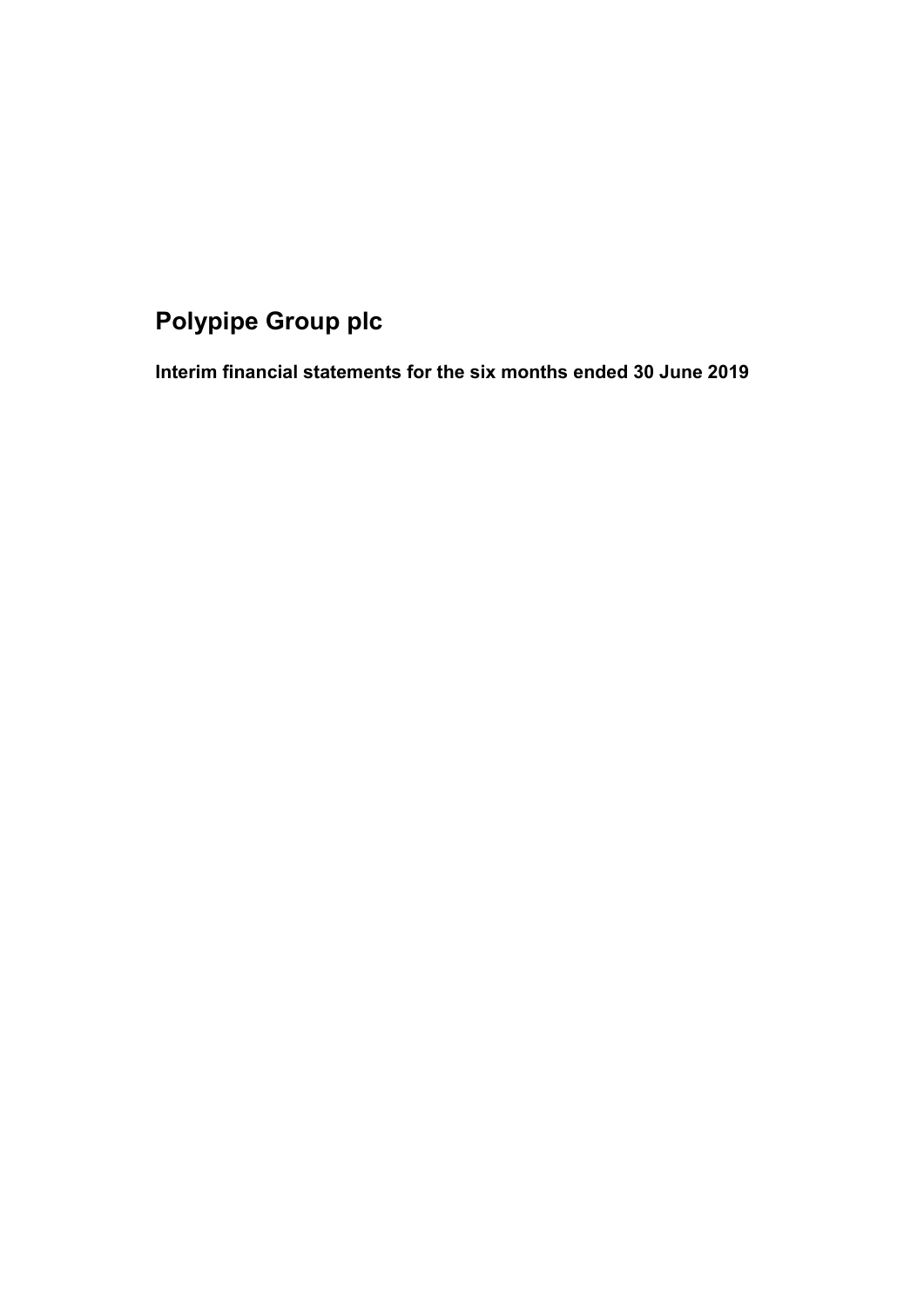### **Polypipe Group plc**

### **Interim results for the six months ended 30 June 2019**

# *Strong first half performance*

Polypipe Group plc ("Polypipe", the "Company" or the "Group"), a leading provider of sustainable water and climate management solutions for the built environment, today announces its unaudited interim results for the six months ended 30 June 2019.

### **Financial Results**

|                                                 | 20194            | 2018             | Change    |
|-------------------------------------------------|------------------|------------------|-----------|
| <b>Statutory Measures</b>                       |                  |                  |           |
| Revenue                                         | £223.3m          | £210.2m          | +6.2%     |
| <b>Operating Profit</b>                         | £35.2m           | £33.5m           | +5.1%     |
| Profit before tax                               | £31.4m           | £30.1m           | +4.3%     |
| Earnings per share (basic)                      | 12.9p            | 12.4p            | +4.0%     |
| Cash generated from operations                  | £21.7 $m$        | £22.3m           | $-2.7\%$  |
| Dividends per share (pence)                     | 4.0 <sub>p</sub> | 3.7 <sub>p</sub> | +8.1%     |
| Alternative Performance Measures <sup>1</sup>   |                  |                  |           |
| Underlying operating profit                     | £39.3m           | £36.3m           | +8.3%     |
| Underlying operating margin                     | 17.6%            | 17.3%            | $+30$ bps |
| Underlying profit before tax                    | £35.6m           | £32.9m           | $+8.2%$   |
| Underlying earnings per share (basic)           | 14.7p            | 13.5p            | +8.9%     |
| Leverage (times pro forma EBITDA <sup>2</sup> ) | 1.8              | 1.7              | $+0.1$    |

### **Financial Highlights**

- Revenue 6.2% higher at £223.3m with strong contribution from recent acquisitions
- Underlying operating profit 8.3% higher at £39.3m
- Continued focus on returns with underlying operating margin 30 basis points higher at 17.6%
- Underlying basic earnings per share 8.9% higher at 14.7 pence
- Cash generated at £21.7m reflecting the normal first half increase in working capital
- Net debt<sup>3</sup> of 1.8 times pro forma EBITDA<sup>2</sup> in line with expectations
- Interim dividend increased 8.1% to 4.0 pence per share

### **Operational Highlights**

- Residential Systems revenue growth of 8.4%, with a strong contribution from Manthorpe
- Commercial and Infrastructure Systems revenue 3.4% higher despite challenging markets
- Integration of 2018 acquisitions progressing well
- Resolution of H2 2018 operating inefficiencies and selective cost reductions implemented
- Product launches in both Residential Systems and Commercial and Infrastructure Systems continue to exploit strategic growth drivers

### **Martin Payne, Chief Executive Officer, commented**

*"The business has performed well in the first half with good revenue growth and improved margins through selective cost reductions and acquisitions. The medium-term fundamentals of our markets remain strong. Whilst we are mindful of current political and economic uncertainty, management continues to focus on self-help measures and together with an encouraging start to the second half, the Board's profit expectations for the year remain unchanged."*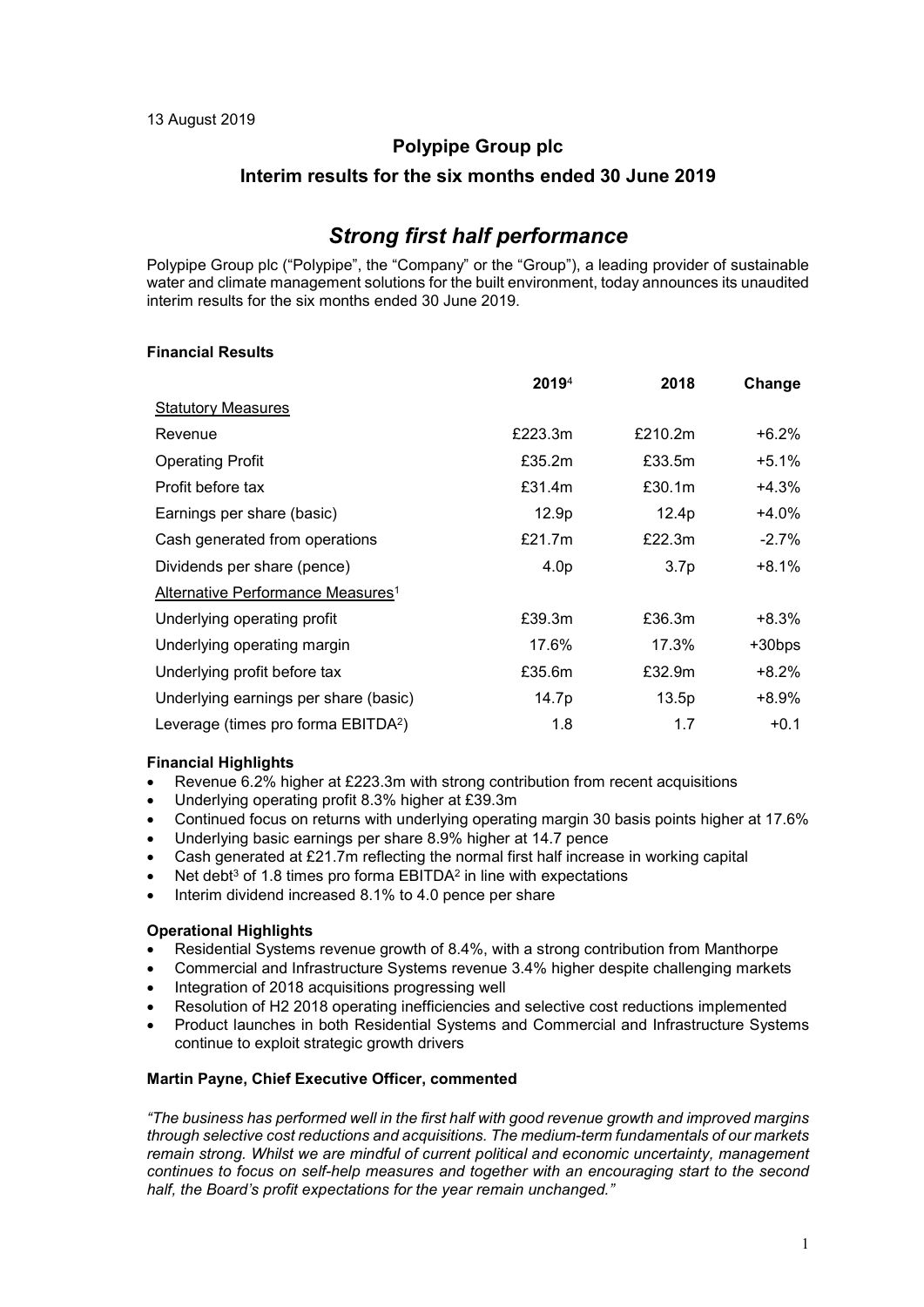<sup>1</sup> Underlying profit and earnings measures are from continuing operations and exclude certain non-underlying items (see note 6) and where relevant, the tax effect of these items. The Directors consider that these measures provide a better and more consistent indication of the Group's underlying financial performance and more meaningful comparison with prior and future periods to assess trends in our financial performance.

<sup>2</sup> Pro forma EBITDA is defined as underlying operating profit before depreciation for the twelve months preceding the balance sheet date, excluding operating profit before depreciation from discontinued operations, adjusted where relevant to include a full year of EBITDA from acquisitions made during those twelve months.

<sup>3</sup> Net debt is defined as loans and borrowings net of unamortised issue costs less cash excluding the effects of IFRS16.

4 The results for the six months ended 30 June 2019 have been prepared in accordance with IFRS16. As we have adopted the simplified approach on transition, we have not restated prior year comparatives.

5 Leverage is defined as Net Debt divided by pro forma EBITDA.

#### **For further information please contact:**

### **Polypipe**

Martin Payne, Chief Executive Officer Paul James, Chief Financial Officer

#### **Brunswick**

+44 (0) 20 7404 5959

+44 (0) 1709 770 000

Nina Coad Sophia Lazarus

A copy of this report will be available on our website *[www.polypipe.com](http://www.polypipe.com/)* today from 0700hrs (BST).

An analyst and investor presentation will be held today at Brunswick's offices at 16 Lincolns Inn Fields, London, WC2A 3ED at 0900hrs (BST) with registration from 0830hrs.

For those unable to attend, a live conference call will be available at 0900hrs (BST).

| UK Freephone Dial-In Number           | 0800 376 7922       |
|---------------------------------------|---------------------|
| Standard International Dial-In number | +44 (0) 2071 928000 |
| Conference ID                         | 7082278             |

Access to the slide presentation during this live event is available at: *[this link.](https://webconnect.webex.com/mw3300/mywebex/default.do?nomenu=true&siteurl=webconnect&service=6&rnd=0.8079859605030565&main_url=https%3A%2F%2Fwebconnect.webex.com%2Fec3300%2Feventcenter%2Fevent%2FeventAction.do%3FtheAction%3Ddetail%26%26%26EMK%3D4832534b00000004fb23b154868c68b7ade7b62dff64b938e6884d1002a47b542b49ed612cf42db3%26siteurl%3Dwebconnect%26confViewID%3D134033616848058604%26encryptTicket%3DSDJTSwAAAAQPjc9cGfOJRG17sKxxJPJtkuDSWR4WXdQsq0oPmXz9vQ2%26)*

### *Notes to Editors:*

Polypipe Group plc ("Polypipe", the "Company" or the "Group"), a leading provider of sustainable water and climate management solutions for the built environment, is the largest manufacturer in the UK, and among the ten largest manufacturers in Europe, of plastic piping systems for the residential, commercial, civils and infrastructure sectors by revenue. It is also a leading designer and manufacturer of energy efficient ventilation systems in the UK.

The Group operates from 18 facilities in total, and with over 20,000 product lines, manufactures the UK's widest range of plastic piping systems for heating, plumbing, drainage and ventilation. The Group primarily targets the UK and European building and construction markets with a presence in Italy, the Netherlands and the Middle East and sales to specific niches in the rest of the world.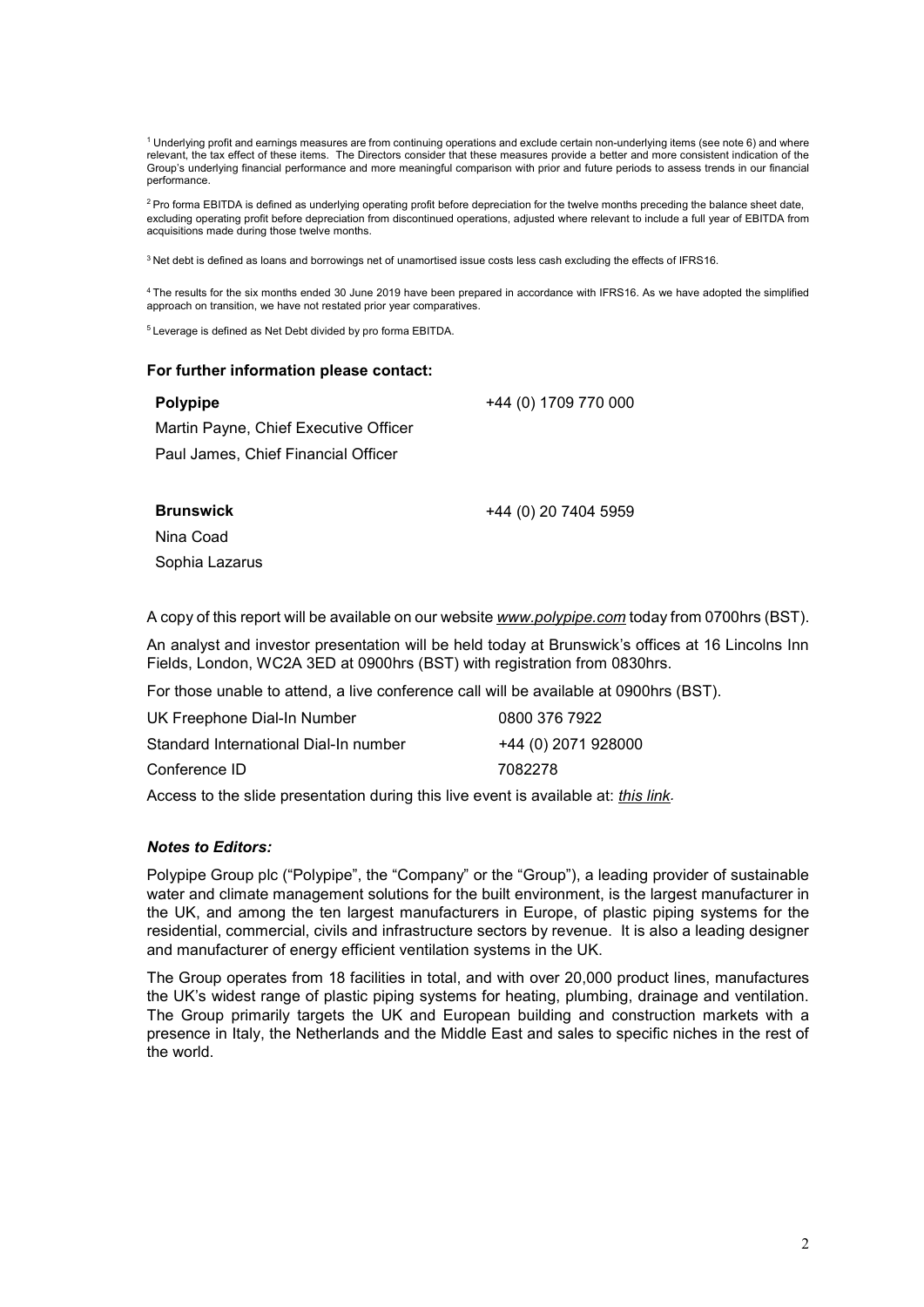## **Group Results**

Revenue from continuing operations for the six months ended 30 June 2019 was 6.2% higher than the prior year at £223.3m (2018: £210.2m). On a like-for-like basis excluding the impact of acquisitions, revenue was 1.0% higher. This result was after the effects of the pull forward of some demand into the fourth quarter of 2018 ahead of an early 2019 price increase, and some further merchant destocking towards the end of the period. Our underlying performance is driven by our focus on our strategic pillars of growth of legacy material substitution, exploiting the continuing legislative tailwinds in water management and carbon efficiency, as well as providing our customers with a "one stop shop" product range.

Underlying operating profit was 8.3% higher than the prior year at £39.3m (2018: £36.3m). This represents an underlying operating margin of 17.6% (2018: 17.3%) with the dilutive effects of price increases to recover inflation being more than offset by cost improvement initiatives undertaken progressively through the period and the accretive effect of acquisitions.

Finance costs of £3.8m (2018: £3.4m) were driven by higher borrowing levels following the acquisitions of late 2018, partly mitigated by lower interest rates from the refinanced revolving credit facility.

Non-underlying operating costs of £4.2m are driven by amortisation of intangible assets arising from acquisitions, including the acquisition of Manthorpe and Permavoid in 2018.

The total tax charge for the period was £5.7m (2018: £5.5m). The underlying tax charge of £6.3m (2018: £6.0m) represents an effective underlying tax rate of 17.7% (2018: 15.6%).

Underlying profit after tax was 8.9% higher at £29.3m (2018: £26.9m), with underlying earnings per share 8.9% higher at 14.7 pence (2018: 13.5 pence).

Including non-underlying items, profit after tax from continuing operations was 4.5% higher at £25.7m (2018: £24.6m) with basic earnings per share also 4.0% higher at 12.9 pence (2018: 12.4 pence).

The Board has declared an interim dividend of 4.0 pence per share, an 8.1% increase on the 2018 interim dividend. This dividend will be paid on 20 September 2019 to shareholders on the register at the close of business on 30 August 2019.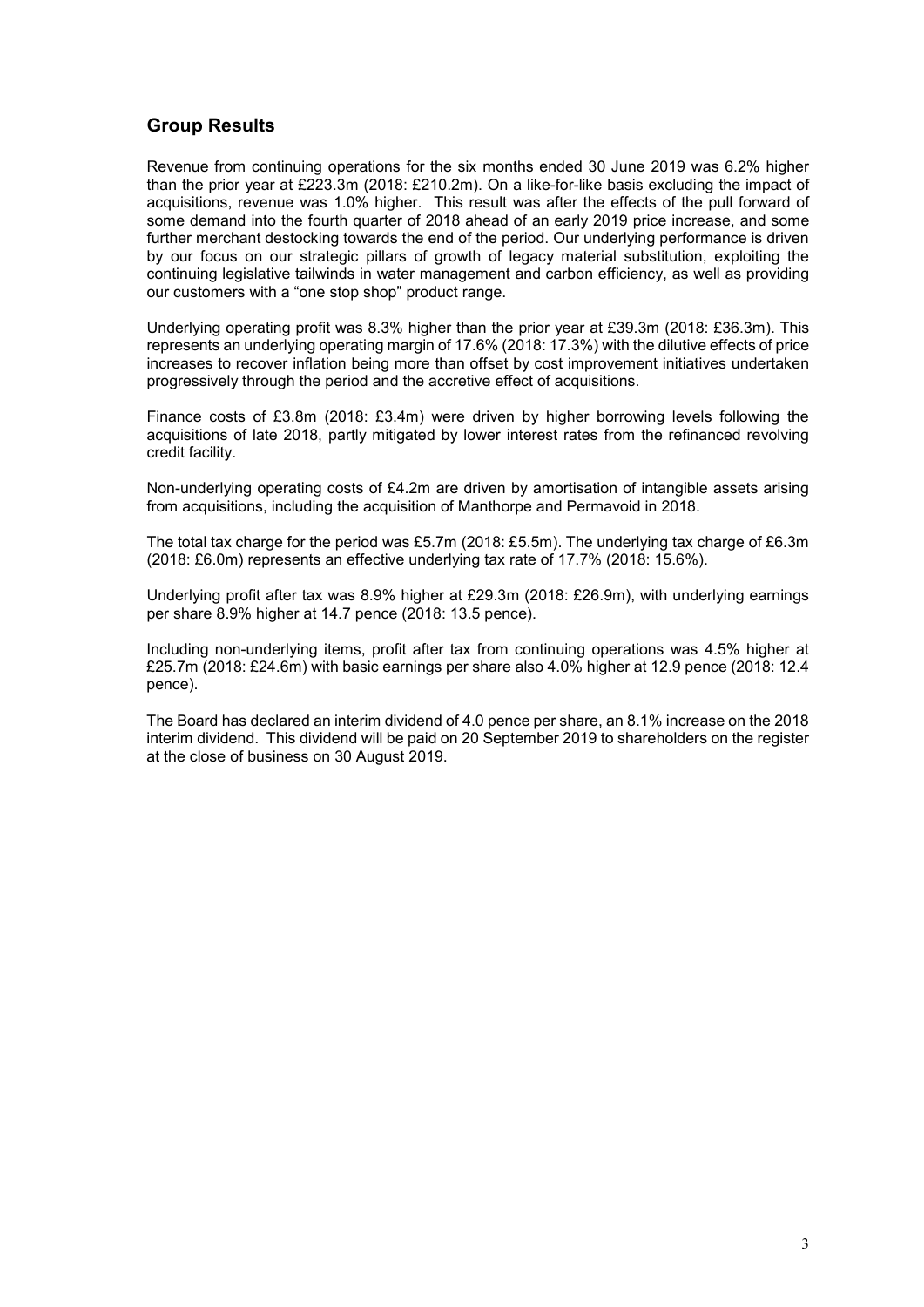## **Business Review**

| Revenue from continuing operations           | 2019  | 2018  | Change | Like-for-<br>like<br>Change |
|----------------------------------------------|-------|-------|--------|-----------------------------|
|                                              | £m    | £m    | $\%$   | %                           |
| <b>Residential Systems</b>                   | 129.0 | 119.0 | 8.4    | 0.8                         |
| <b>Commercial and Infrastructure Systems</b> | 94.3  | 91.2  | 3.4    | 1.1                         |
| Revenue from continuing operations           | 223.3 | 210.2 | 6.2    | 1.0                         |

|                                       | 2019 |               | 2018          |      | Change |
|---------------------------------------|------|---------------|---------------|------|--------|
| <b>Underlying operating profit</b>    | £m   | $\frac{9}{6}$ | £m            | $\%$ | $\%$   |
| <b>Residential Systems</b>            | 26.6 | 20.6          | 23.8          | 20 Q | 11.8   |
| Commercial and Infrastructure Systems | 12.7 | 13.5          | $12.5$ $13.7$ |      | 1.6    |
| <b>Underlying operating profit</b>    | 39.3 | 17.6          | 36.3          | 17.3 | 8.3    |

Further progress has been made in the period despite challenging market conditions, with the strategic initiatives of legacy material substitution and exploiting legislative tailwinds in water and climate management together with providing a "one-stop-shop" for customers in the UK driving growth.

During the period we have continued to focus on integrating our newly acquired businesses of Manthorpe Building Products and Permavoid. The Permavoid integration is now complete and the Manthorpe integration progresses well and is currently on track to be completed by the end of the year. Both businesses are performing in line with expectations.

The Group continues to evaluate further opportunities with its twin track approach to M&A, focussing firstly on providing the "one-stop-shop", by filling product gaps and adjacencies in water and climate management, and secondly looking to leverage its skills, technology and IP across wider geographic markets.

Revenue growth of 6.2% in the period is pleasing, with both Residential Systems and Commercial and Infrastructure Systems recording like-for-like revenue growth. Margin improvement from 17.3% to 17.6% has driven underlying operating profit 8.3% higher, with selective cost reduction measures taken progressively through the period and the accretive effect of acquisitions on margin more than offsetting the dilutive effect of price increases implemented to recover inflation.

An encouraging start to the year saw revenue 8.0% higher for the four months to April 2019, and 3.0% higher on a like-for-like basis, with weaker comparatives due to the adverse weather in 2018 offset partially by the post-price increase destocking following our early 2019 price increase. Performance in May and June was impacted by merchant destocking in the lead up to half year, although the second half of the year has started encouragingly, with merchants rebuilding stock levels ahead of the next EU Withdrawal date of 31 October 2019.

### **RESIDENTIAL SYSTEMS**

Despite continuing political and economic uncertainty, both new house building and Repair, Maintenance, and Improvement (RMI) market activity has been reasonably robust. The CPA summer forecast suggests that both markets will be marginally lower for 2019 with new house starts running marginally below completions and the consumer remaining cautious.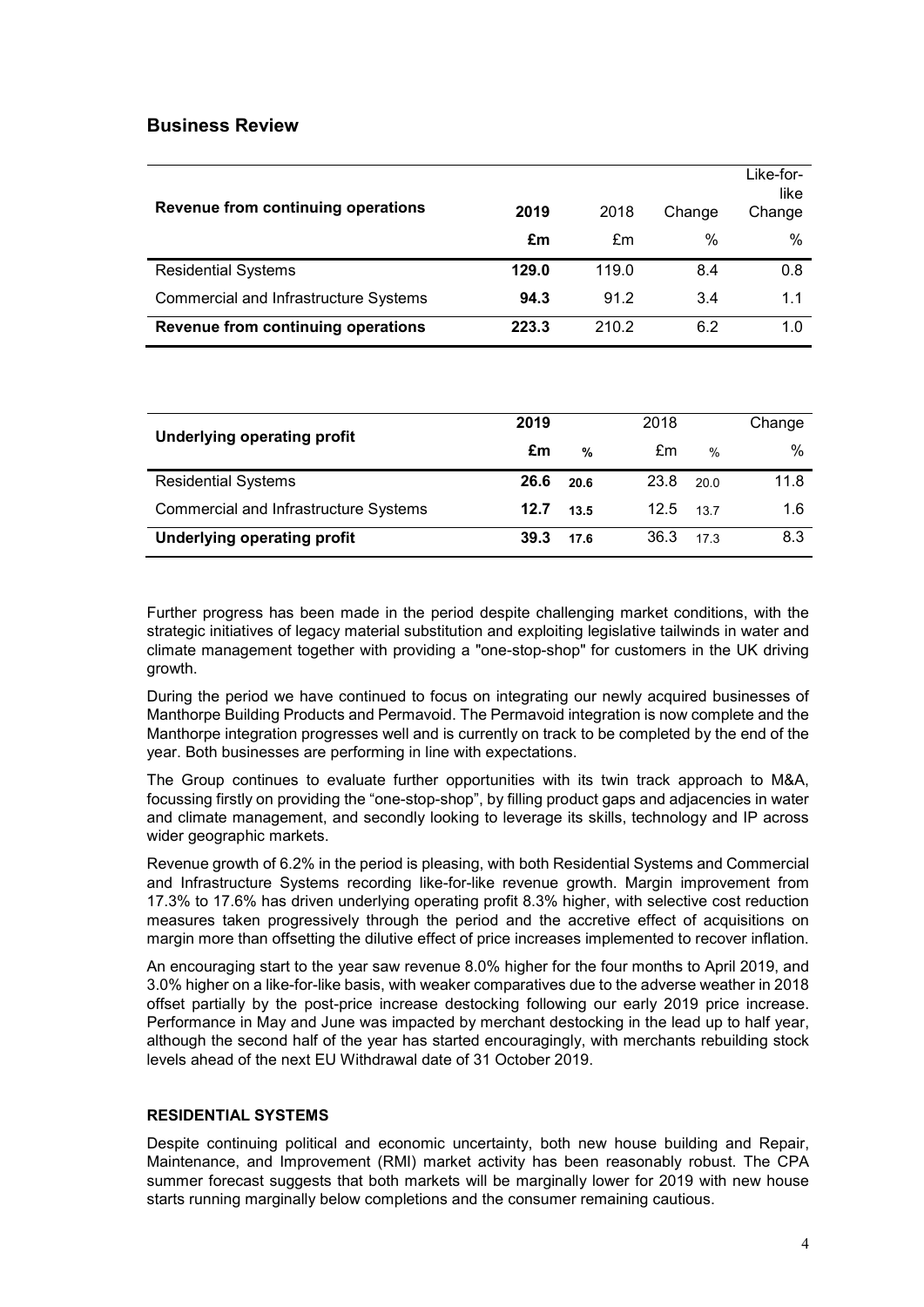Against this background, revenue in our Residential Systems segment, which is almost exclusively derived from the UK market, was 8.4% higher than the prior year at £129.0m (2018: £119.0m). The key driver of growth has been the acquisition of Manthorpe on 25 October 2018, which continues to perform in line with expectations. Like-for-like revenue growth at 0.8% for the period is a creditable performance given market conditions particularly towards the end of the period. With price increases of approximately 3% in the period, this represents a volume decline of 2.2% on a like-for-like basis, with the weaker comparables being more than offset by merchant destocking in the period.

In January we commissioned the fourth high output multilayer extrusion line at our Broomhouse Lane plant for the manufacture of 110mm and 160mm PVC pipe with a recycled core, underpinning our commitment to increasing the recycled content of our products and reinforcing our ESG credentials. Towards the end of the period, we also completed the investment in developing land for additional storage at our Broomhouse Lane facility. Both of these projects are helping to resolve the capacity constraints encountered in the second half of 2018.

Our innovative product design has gained industry recognition in the period. Manthorpe was successful at the 2019 Housebuilder Product Awards, winning the category for 'Best Building Fabric Product' with their innovative Dual Extended Telescopic Underfloor Vent. In ventilation, Nuaire has won the prestigious H&V News award for Air Movement Product of the Year, recognising its efforts in developing the innovative Noxmaster air filtration system. The product was praised by the judges for the attention paid to indoor air quality and to the testing and validation of the unit.

Residential Systems delivered an underlying operating profit 11.8% higher than the prior year at £26.6m (2018: £23.8m) representing a 20.6% margin (2018: 20.0%) with cost reduction activities in the period, notably the resolution in the second quarter of logistics inefficiencies encountered towards the end of 2018 at our Broomhouse Lane plant, and the accretive effect of acquisitions on margins more than offsetting the dilutive effect of price increases.

### **COMMERCIAL AND INFRASTRUCTURE SYSTEMS**

UK Commercial and Infrastructure markets have been challenging in the period. Whilst the number of registered projects remains reasonably buoyant, UK commercial construction activity has been increasingly affected by project delays, particularly in the South East, reflecting the political and economic uncertainty. Roads Infrastructure has performed somewhat better, with smart motorway upgrades gathering pace, and the A14 project now in full flow.

Revenue in our Commercial and Infrastructure Systems segment, approximately 80% of which was generated in the UK market, was 3.4% higher than the prior period at £94.3m (2018: £91.2m), and 1.1% higher on a like for like basis, which was a solid performance. UK revenue was 2.7% higher on a like for like basis, and with a price increase of 3%, implies volumes were broadly flat in the UK, with weaker comparatives being offset by merchant destocking. Overseas revenue was 5.3% lower on a like for like basis, reflecting some challenges in our Middle East markets, particularly in the United Arab Emirates.

Excellent progress has been made on product launches and projects in the period. Our Polystorm range was extended with the launch of the PSM5 "Polystorm Deep" product, to address performance levels in the forthcoming CIRIA 737 Regulations and to improve burial depth performance overall. In June, the world's first fully portable international standard hockey pitch was installed at The Twickenham Stoop ahead of the Pro League matches between Team GB and New Zealand. Laid in under a week, the unique modular pitch system uses Permavoid for both structural support and irrigation management. In March we launched our *'Inspiring Green Urbanisation'* design guide at the Future Build exhibition, showing how our next generation sustainable water management solutions will help re-imagine the urban landscape. Our Fuze range of HDPE electrofusion jointed soil stacks continue to make inroads into the market, on projects such as Essex House in Croydon, the world's tallest prefabricated twin tower with over 540 flats.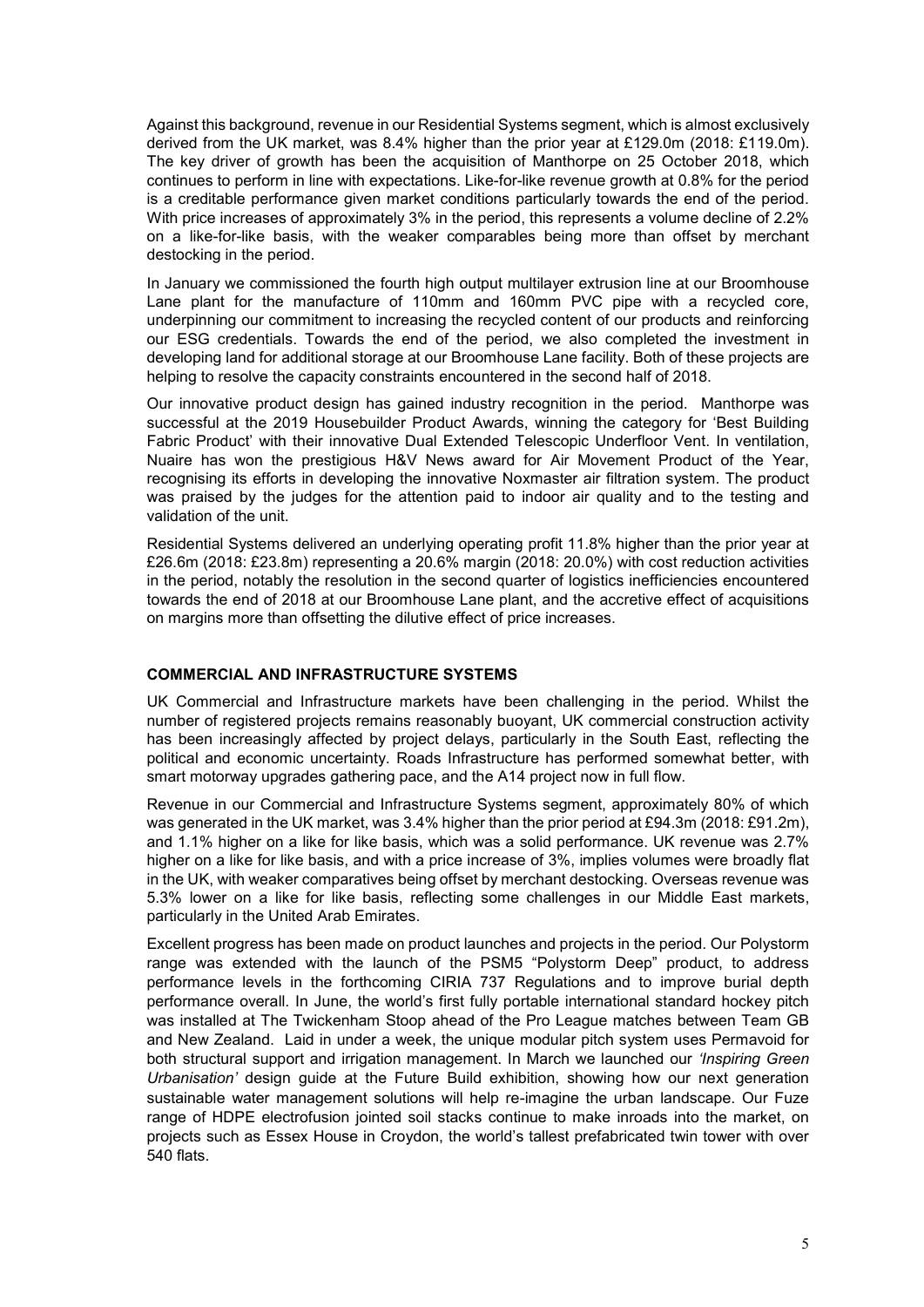Commercial and Infrastructure Systems delivered an underlying operating profit of £12.7m (2018: £12.5m) and represents a 13.5% margin (2018: 13.7%), with selective cost reduction measures partially offsetting the dilutive effects of price increases.

### **OUTLOOK**

The business has performed well in the first half with good revenue growth and improved margins through selective cost reductions and acquisitions.

The medium-term fundamentals in our markets remain as strong as ever. There continues to be a structural housing shortage, the UK continues to experience historically low interest rates, and near full employment is driving real wage growth. The Government's Help to Buy scheme is committed through to 2023 helping drive demand for new housing, and Road Investment Strategy 2 (RIS2) has committed £25.3bn through to 2025 for road building.

Whilst we continue to be mindful of the current political and economic uncertainty, management has taken action on costs progressively through the first half and will continue to benefit from this in the second half. This, together with an encouraging start to the second half, leaves the Board's profit expectations for the year unchanged*.*

## **Financial Review**

### *Finance Costs*

Net underlying finance costs for the six months ended 30 June 2019 of £3.7m were £0.3m higher than 2018, with lower interest rates partially offsetting higher levels of borrowing supporting the two acquisitions made at the end of 2018. Interest is payable on the Group's revolving credit facility at LIBOR plus an interest rate margin ranging from 0.90% to 2.75% depending on leverage. The interest rate margin at 30 June 2019 was 1.65% (2018: 1.75%).

In order to reduce exposure to future increases in interest rates the Group has entered into an interest rate swap at a fixed rate of 1.735% (excluding margin) with notional amounts hedged ranging from £72.2m to £82.0m over the period of the interest rate swap. Details of the swap are set out in Note 12 to these condensed set of consolidated financial statements.

The unrealised mark to market adjustment on these forward interest rate swaps at 30 June 2019 was £0.9m adverse (31 December 2018: £1.0m adverse). The movement of £0.1m favourable in the period is included in the Group Statement of Comprehensive Income.

### *Taxation*

The Group's tax charge for the six months ended 30 June 2019 was £5.7m (2018: £5.5m). The underlying tax rate (underlying tax: underlying profit) has been provided at the estimated full year rate of 17.7% (2018 full year: 15.6%).

### *Dividend*

Our dividend policy is to pay a minimum of 40% of the Group's annual underlying profit after tax. The Directors intend that the Group will pay the total annual dividend in two tranches, an interim dividend and a final dividend, to be announced at the time of announcement of the interim and preliminary results respectively with the interim dividend being approximately one half of the prior year's final dividend.

### *Cash Flow and Net Debt*

Cash generated from operations during the period amounted to £21.7m (2018: £22.3m). This result includes a working capital outflow of £27.8m (2018: £21.0m). A significant first half working capital outflow is a normal feature of the Group's annual working capital cycle and arises primarily as a result of the timing of rebate settlements. The working capital outflow for the current period is higher than the same period last year as stock levels have been raised somewhat as a mitigation to potential disruptions to our supply chain as a result of the United Kingdom's exit from the European Union.

Capital expenditure of £9.0m (2018: £10.9m) was £0.6m higher than depreciation and in line with management expectations. It is somewhat lower than last year as management reduce spend in anticipation of some of the effects of the UK's exit from the EU.

Net debt (including unamortised debt issue costs but excluding the effects of IFRS16 capitalisation) at 30 June 2019 was £178.5m and is after the final dividend of £15.7m (2018: £14.9m). Leverage at 1.8 times pro forma EBITDA compares to 1.7 times pro forma EBITDA at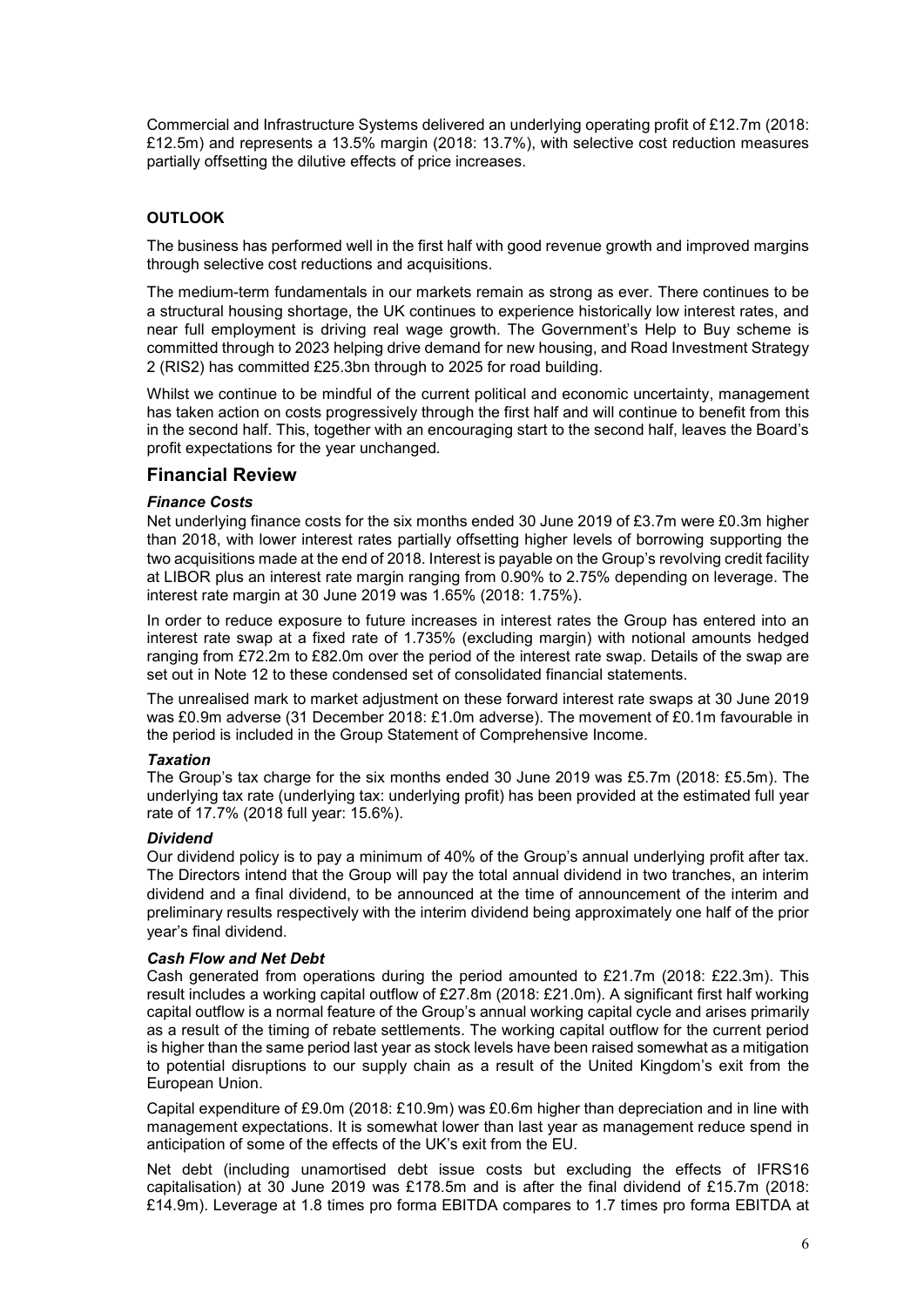30 June 2018 and 1.7 times pro forma EBITDA at 31 December 2018. The Group's working capital cycle means cash generation is significantly stronger in the second half of the year such that leverage will reduce in line with management expectations for the year.

### *Going Concern*

The Group continues to meet its day-to-day working capital and other funding requirements through a combination of long-term funding and cash deposits. The Group's bank financing facilities consists of a £300m revolving credit facility of which £77.0m was undrawn at 30 June 2019. Cash balances of a further £43.0m as at 30 June 2019 gives total facility headroom of £120.0m.

After making enquiries, the Directors have a reasonable expectation that the Group has adequate resources to continue its operational existence for the foreseeable future and for a period of at least twelve months from the date of this report. Accordingly, the Board continues to adopt and consider appropriate the going concern basis in preparing these condensed set of consolidated financial statements.

### *Principal Risks and Uncertainties*

The Board continually assesses and monitors the key risks of the business and Polypipe has developed a risk management framework to identify, report, and manage its principal risks and uncertainties. The principal risks and uncertainties that could have a material impact on the Group's performance and prospects, and the mitigating activities which are aimed at reducing the impact or likelihood of a major risk materialising, have not changed from those which are set out in detail in the principal risks and uncertainties section of our 2018 Annual Report and Accounts.

These principal risks and uncertainties cover raw material prices; business disruption; reliance on key customers; recruitment and retention of key personnel; economic conditions; Government action and policies; Government regulations and standards relating to the manufacture and use of building materials; product liability; information systems; acquisitions; financial risk management (foreign currency exchange risk, credit risk, liquidity risk and interest rate cash flow risk) and the UK departure from the EU ("Brexit").

As there remains continued uncertainty as to the timing and exact form of the UK's exit from the EU, the Group will continue to react proportionately and maintain marginally enhanced stock levels as a mitigation for possible short-term disruptions in its supply chain.

A copy of the 2018 Annual Report and Accounts is available on the Company's website [www.polypipe.com.](http://www.polypipe.com/)

### **Forward-Looking Statements**

This report contains various forward-looking statements that reflect management's current views with respect to future events and financial and operational performance. These forward-looking statements involve known and unknown risks, uncertainties, assumptions, estimates and other factors, which may be beyond the Group's control and which may cause actual results or performance to differ materially from those expressed or implied from such forward-looking statements. All statements (including forward-looking statements) contained herein are made and reflect knowledge and information available as of the date of preparation of this report and the Group disclaims any obligation to update any forward-looking statements, whether as a result of new information, future events or results or otherwise. There can be no assurance that forwardlooking statements will prove to be accurate, as actual results and future events could differ materially from those anticipated in such statements. Accordingly, readers should not place undue reliance on forward-looking statements due to the inherent uncertainty therein. Nothing in this report should be construed as a profit forecast.

### **Directors' Responsibility Statement**

We confirm that to the best of our knowledge:

- The condensed set of consolidated financial statements has been prepared in accordance with International Accounting Standard (IAS) 34, Interim Financial Reporting, as adopted by the European Union; and
- The Interim Management Report includes a fair review of the information required by:
- (a) DTR 4.2.7R of the Disclosure Guidance and Transparency Rules, being an indication of important events that have occurred during the first six months of the financial year and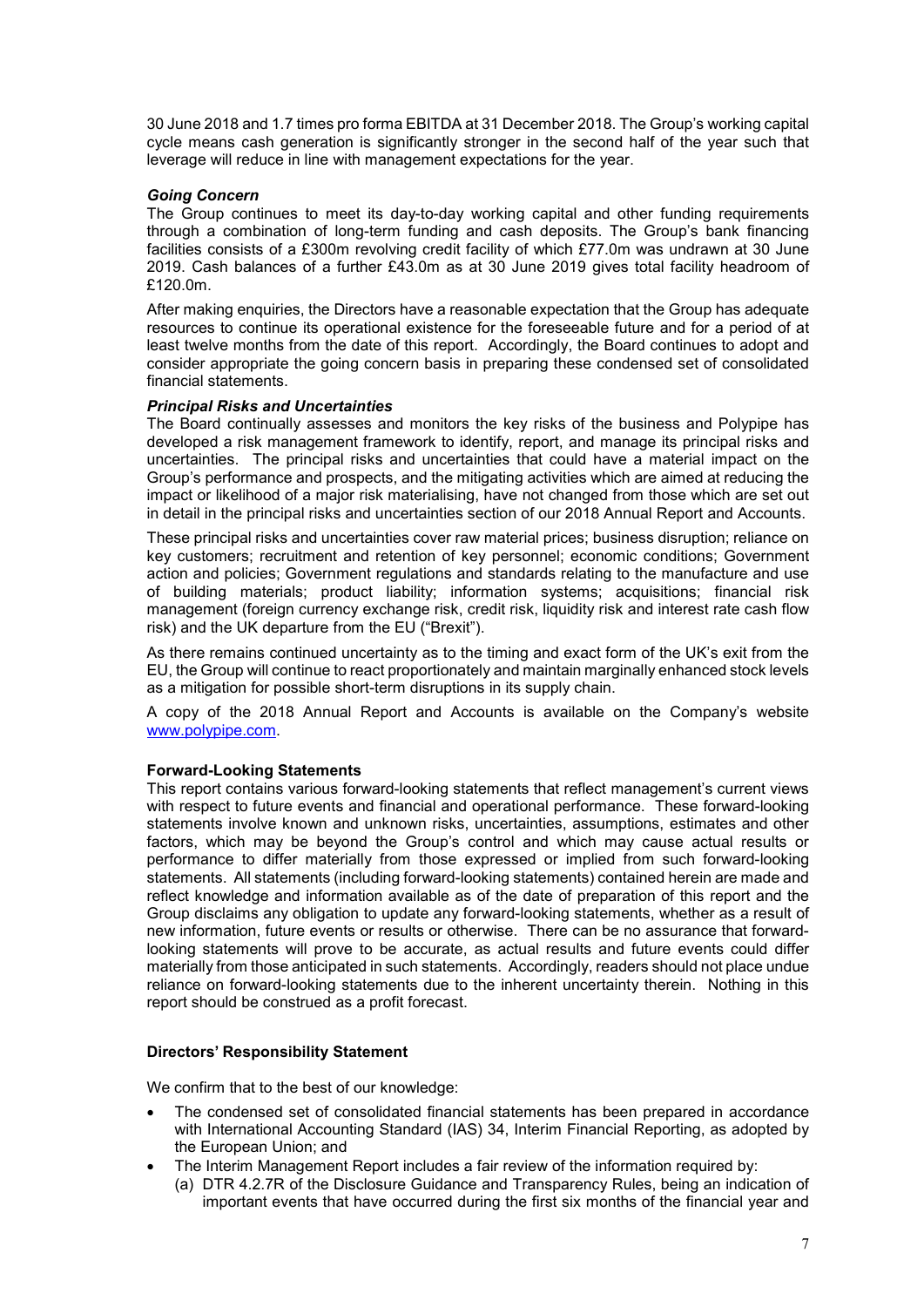their impact on the condensed set of consolidated financial statements; and a description of the principal risks and uncertainties for the remaining six months of the financial year; and

(b) DTR 4.2.8R of the Disclosure Guidance and Transparency Rules, being related party transactions that have taken place in the first six months of the current financial year and that have materially affected the financial position or performance of the entity during that period; and any changes in the related party transactions described in the last Annual Report and Accounts that could do so.

This report was approved by the Board of Directors on 13 August 2019 and is available on the Company's website [www.polypipe.com.](http://www.polypipe.com/)

The Directors of the Company are:

| Chairman                                               |
|--------------------------------------------------------|
| <b>Chief Executive Officer</b>                         |
| <b>Chief Operating Officer</b>                         |
| <b>Chief Financial Officer</b>                         |
| Non-executive Director and Senior Independent Director |
| Non-executive Director                                 |
| Non-executive Director                                 |
| Non-executive Director                                 |
|                                                        |

By order of the Board:

**M K Payne P A James Chief Executive Officer Chief Financial Officer**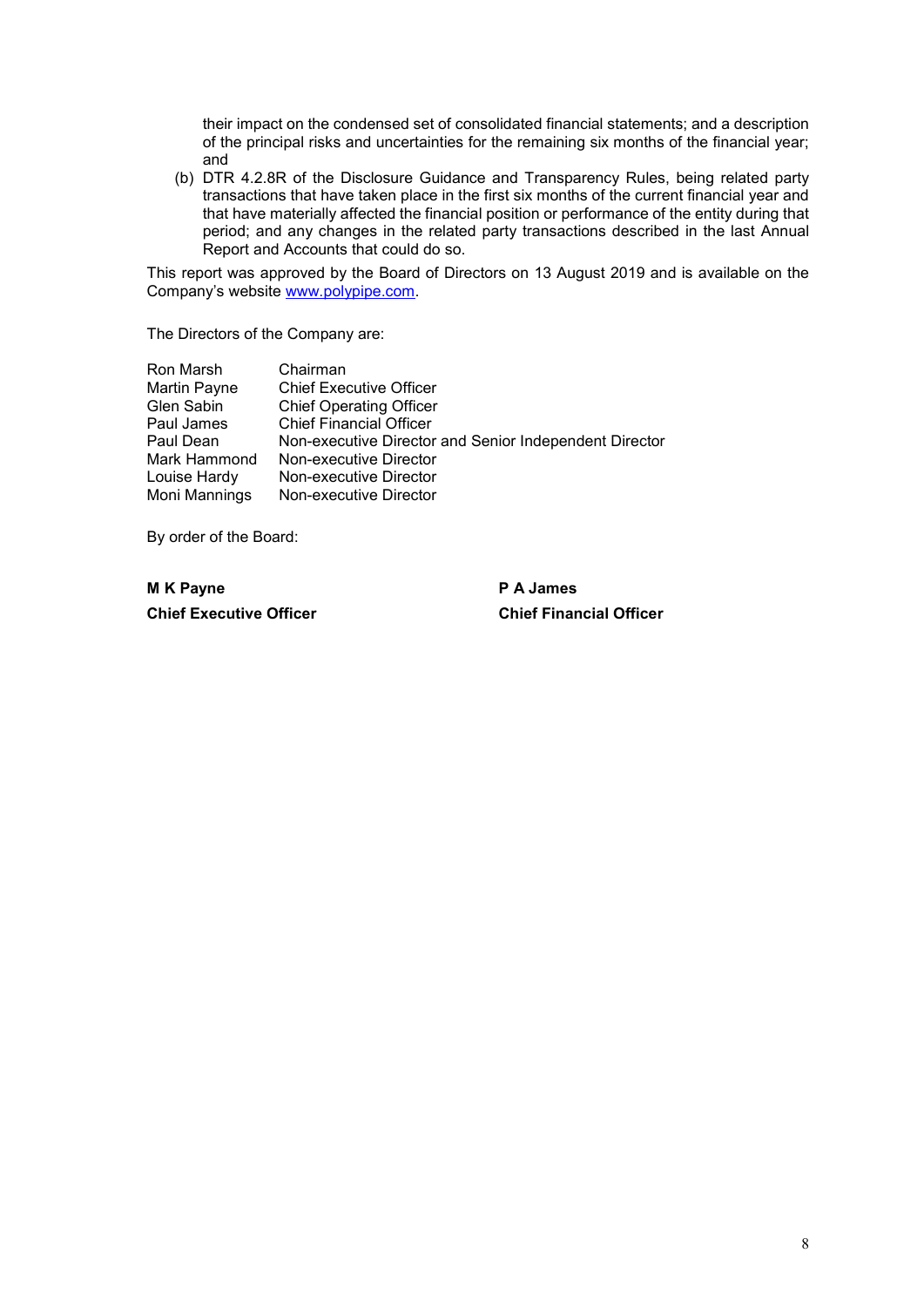# **INTERIM GROUP INCOME STATEMENT**

**for the six months ended 30 June 2019 (unaudited)**

|                                                                              | Notes |                         | Six months ended 30 June 2019 |                    |                  | Six months ended 30 June 2018 |             |
|------------------------------------------------------------------------------|-------|-------------------------|-------------------------------|--------------------|------------------|-------------------------------|-------------|
|                                                                              |       |                         | Non-                          |                    |                  | Non-                          |             |
|                                                                              |       | <b>Underlying</b><br>£m | <b>Underlying</b><br>£m       | <b>Total</b><br>£m | Underlying<br>£m | Underlying<br>£m              | Total<br>£m |
| <b>Continuing operations</b><br><b>Revenue</b>                               | 5     | 223.3                   |                               | 223.3              | 210.2            |                               | 210.2       |
| Cost of sales                                                                |       | (127.9)                 | -                             | (127.9)            | (121.4)          | $\blacksquare$                | (121.4)     |
| <b>Gross profit</b>                                                          |       | 95.4                    | L.                            | 95.4               | 88.8             | $\blacksquare$                | 88.8        |
| Selling and distribution costs                                               |       | (35.9)                  |                               | (35.9)             | (34.3)           |                               | (34.3)      |
| Administration expenses                                                      |       | (20.2)                  | (0.4)                         | (20.6)             | (18.2)           |                               | (18.2)      |
| <b>Trading profit</b>                                                        |       | 39.3                    | (0.4)                         | 38.9               | 36.3             |                               | 36.3        |
| Amortisation of intangible<br>assets                                         |       |                         | (3.7)                         | (3.7)              |                  | (2.8)                         | (2.8)       |
| <b>Operating profit</b>                                                      | 5     | 39.3                    | (4.1)                         | 35.2               | 36.3             | (2.8)                         | 33.5        |
| Finance costs                                                                | 5, 7  | (3.7)                   | (0.1)                         | (3.8)              | (3.4)            |                               | (3.4)       |
| Profit before tax                                                            |       | 35.6                    | (4.2)                         | 31.4               | 32.9             | (2.8)                         | 30.1        |
| Income tax                                                                   | 3,8   | (6.3)                   | 0.6                           | (5.7)              | (6.0)            | 0.5                           | (5.5)       |
| <b>Profit from continuing</b><br>operations                                  |       | 29.3                    | (3.6)                         | 25.7               | 26.9             | (2.3)                         | 24.6        |
| Profit from discontinued<br>operations                                       | 6     |                         |                               |                    |                  | 0.3                           | 0.3         |
| Profit for the period<br>attributable to the owners of<br>the parent company |       | 29.3                    | (3.6)                         | 25.7               | 26.9             | (2.0)                         | 24.9        |
| Basic earnings per share (pence)                                             |       |                         |                               |                    |                  |                               |             |
| From continuing operations                                                   | 9     |                         |                               | 12.9               |                  |                               | 12.4        |
| From discontinued operations                                                 | 9     |                         |                               |                    |                  |                               | 0.1         |
|                                                                              |       |                         |                               | 12.9               |                  |                               | 12.5        |
| Diluted earnings per share (pence)                                           |       |                         |                               |                    |                  |                               |             |
| From continuing operations                                                   | 9     |                         |                               | 12.7               |                  |                               | 12.3        |
| From discontinued operations                                                 | 9     |                         |                               |                    |                  |                               | 0.1         |
|                                                                              |       |                         |                               | 12.7               |                  |                               | 12.4        |
|                                                                              |       |                         |                               |                    |                  |                               |             |
| Dividend per share (pence) -<br>interim                                      | 10    |                         |                               | 4.0                |                  |                               | 3.7         |

Non-underlying items are presented separately and are detailed in Note 6.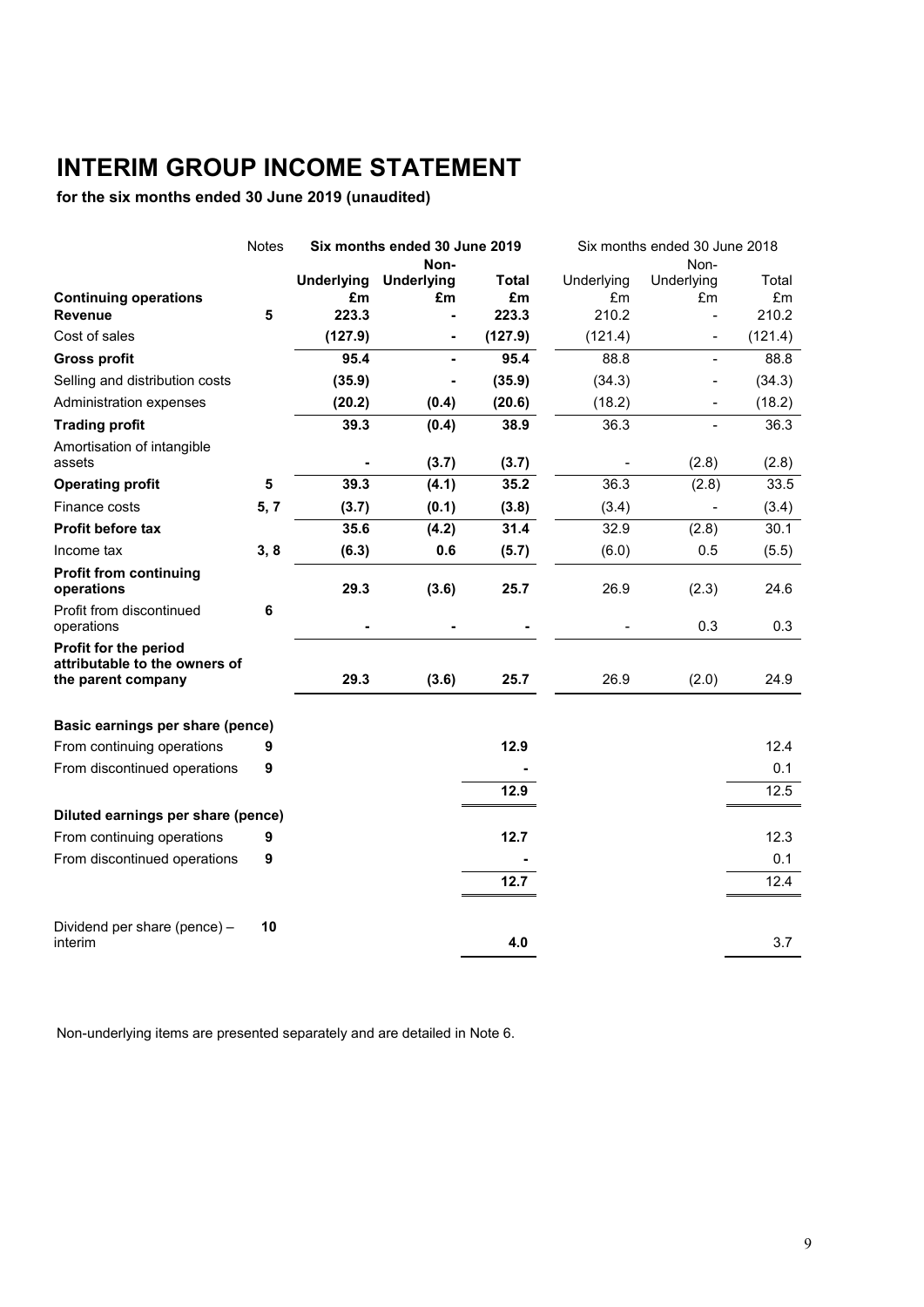# **INTERIM GROUP STATEMENT OF COMPREHENSIVE INCOME**

**for the six months ended 30 June 2019 (unaudited)**

|                                                                                               | <b>Six months</b><br>ended 30 June<br>2019 | Six months<br>ended 30 June<br>2018 |
|-----------------------------------------------------------------------------------------------|--------------------------------------------|-------------------------------------|
|                                                                                               | £m                                         | £m                                  |
| Profit for the period attributable to the owners of the parent<br>company                     | 25.7                                       | 24.9                                |
| Other comprehensive income:                                                                   |                                            |                                     |
| Items which will be reclassified subsequently to the income<br>statement:                     |                                            |                                     |
| Exchange differences on translation of foreign operations                                     |                                            | (0.1)                               |
| Recycling of foreign exchange differences to the income<br>statement                          |                                            | (0.3)                               |
| Effective portion of changes in fair value of interest rate swaps                             | 0.2                                        | 0.9                                 |
| Effective portion of changes in fair value of forward foreign<br>currency derivatives         | 0.1                                        |                                     |
| Tax relating to items that will be reclassified to the income<br>statement                    | (0.1)                                      | (0.2)                               |
| Other comprehensive income for the period net of tax                                          | 0.2                                        | 0.3                                 |
| Total comprehensive income for the period attributable to<br>the owners of the parent company | 25.9                                       | 25.2                                |
| Attributable to the owners of the parent company from:                                        |                                            |                                     |
| Continuing operations                                                                         | 25.9                                       | 25.3                                |
| Discontinued operations                                                                       |                                            | (0.1)                               |
|                                                                                               | 25.9                                       | 25.2                                |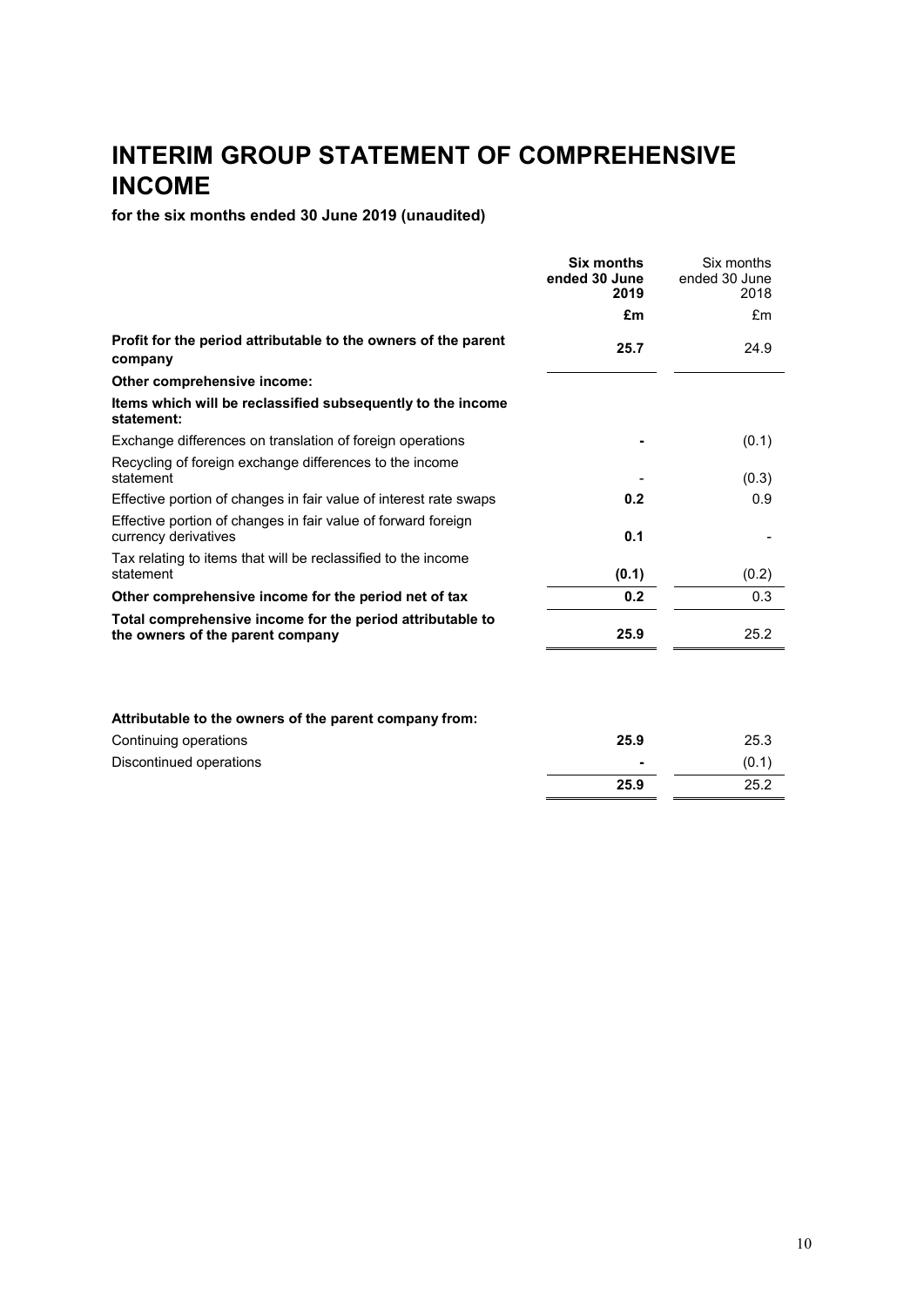# **INTERIM GROUP BALANCE SHEET**

**at 30 June 2019 (unaudited)**

|                                        | 30 June<br>2019 | 30 June<br>2018 | 31 December<br>2018 |
|----------------------------------------|-----------------|-----------------|---------------------|
|                                        |                 | (Restated)      |                     |
|                                        | £m              | £m              | £m                  |
| <b>Non-current assets</b>              |                 |                 |                     |
| Property, plant and equipment          | 119.0           | 101.3           | 118.4               |
| Right-of-use assets                    | 12.7            |                 |                     |
| Intangible assets                      | 398.2           | 353.7           | 401.9               |
| <b>Total non-current assets</b>        | 529.9           | 455.0           | 520.3               |
| <b>Current assets</b>                  |                 |                 |                     |
| Assets classified as held-for-sale     |                 | 0.7             |                     |
| Inventories                            | 61.9            | 52.7            | 58.1                |
| Trade and other receivables            | 57.7            | 54.8            | 37.4                |
| Cash and cash equivalents              | 43.0            | 38.5            | 46.2                |
| <b>Total current assets</b>            | 162.6           | 146.7           | 141.7               |
| <b>Total assets</b>                    | 692.5           | 601.7           | 662.0               |
| <b>Current liabilities</b>             |                 |                 |                     |
| Trade and other payables               | (95.4)          | (87.3)          | (99.6)              |
| Lease liabilities                      | (3.2)           |                 |                     |
| Provisions                             |                 | (1.0)           |                     |
| Contingent consideration               | (1.5)           |                 | (1.7)               |
| Derivative financial instruments       | (0.8)           | (1.7)           | (1.1)               |
| Income tax payable                     | (6.8)           | (7.0)           | (6.3)               |
| <b>Total current liabilities</b>       | (107.7)         | (97.0)          | (108.7)             |
| <b>Non-current liabilities</b>         |                 |                 |                     |
| Loans and borrowings                   | (221.5)         | (184.3)         | (210.4)             |
| Lease liabilities                      | (9.5)           |                 |                     |
| Contingent consideration               | (0.6)           |                 |                     |
| <b>Other liabilities</b>               | (0.7)           | (0.8)           | (0.7)               |
| Deferred income tax liabilities        | (9.9)           | (6.5)           | (11.0)              |
| <b>Total non-current liabilities</b>   | (242.2)         | (191.6)         | (222.1)             |
| <b>Total liabilities</b>               | (349.9)         | (288.6)         | (330.8)             |
| <b>Net assets</b>                      | 342.6           | 313.1           | 331.2               |
| <b>Capital and reserves</b>            |                 |                 |                     |
| Equity share capital                   | 0.2             | 0.2             | 0.2                 |
| Capital redemption reserve             | $1.1$           | 1.1             | 1.1                 |
| Own shares                             | (3.2)           | (3.8)           | (3.8)               |
| Hedging reserve                        | (0.7)           | (1.4)           | (0.9)               |
| Foreign currency retranslation reserve | 0.5             | 0.3             | 0.5                 |
| Retained earnings                      | 344.7           | 316.7           | 334.1               |
| <b>Total equity</b>                    | 342.6           | 313.1           | 331.2               |

*Trade and other receivables and trade and other payables have been restated at 30 June 2018, with receivables balances of £10.6m reclassified from trade and other payables to better reflect the Group's contractual right to offset.*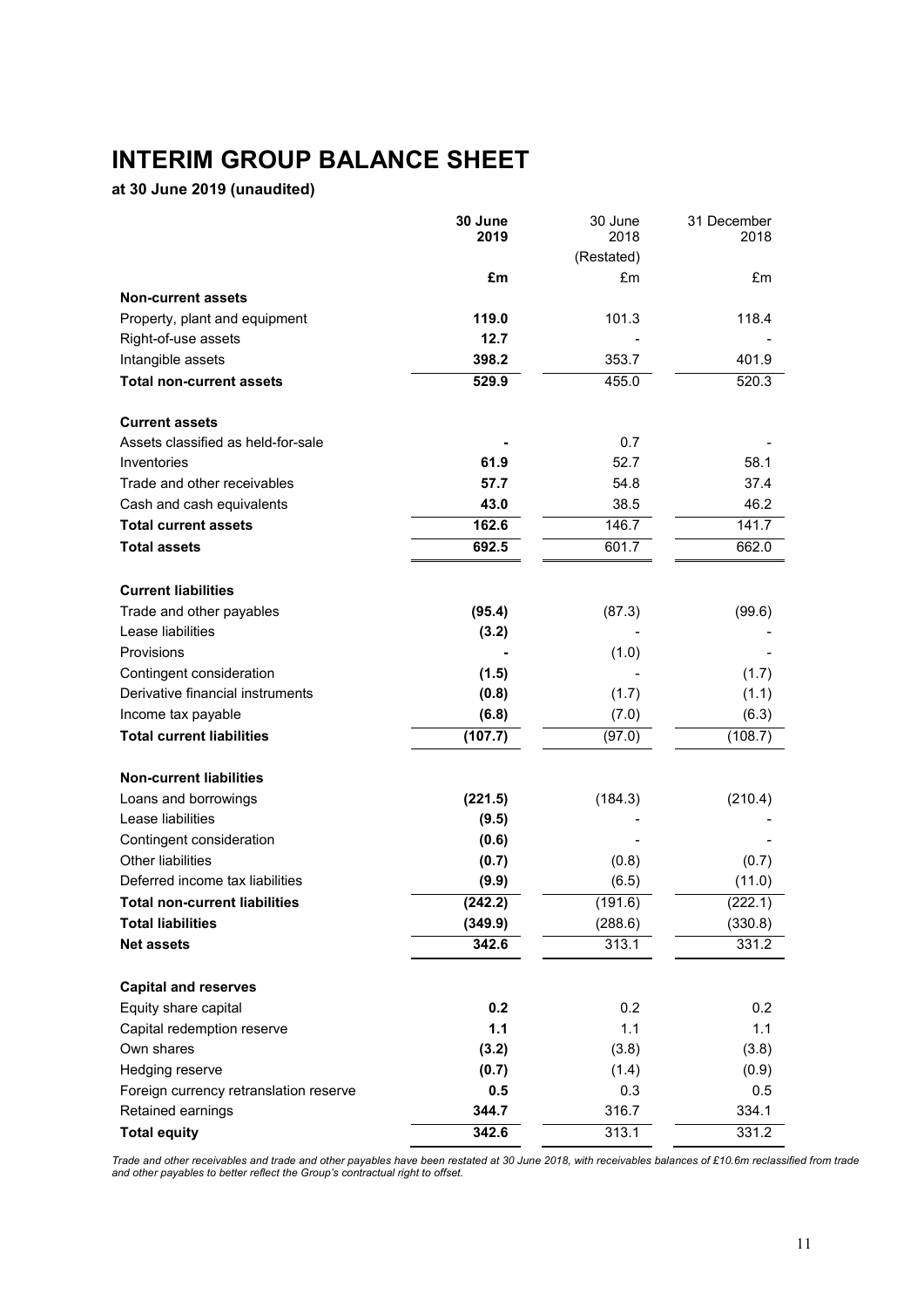# **INTERIM GROUP STATEMENT OF CHANGES IN EQUITY**

**for the six months ended 30 June 2019 (unaudited)**

|                                                     | <b>Equity</b><br>share<br>capital | Capital<br>redemption<br>reserve | Own<br>shares | Hedging<br>reserve | Foreign<br>currency<br>retranslation<br>reserve | <b>Retained</b><br>earnings | Total<br>equity |
|-----------------------------------------------------|-----------------------------------|----------------------------------|---------------|--------------------|-------------------------------------------------|-----------------------------|-----------------|
|                                                     | £m                                | £m                               | £m            | £m                 | £m                                              | £m                          | £m              |
| Six months ended 30 June 2019                       |                                   |                                  |               |                    |                                                 |                             |                 |
| <b>Opening balance</b>                              | 0.2                               | 1.1                              | (3.8)         | (0.9)              | 0.5                                             | 334.1                       | 331.2           |
| Profit for the period                               |                                   |                                  |               | ÷.                 |                                                 | 25.7                        | 25.7            |
| Other comprehensive<br>income                       |                                   |                                  |               | 0.2                | ۰                                               | ٠                           | 0.2             |
| <b>Total comprehensive</b><br>income for the period |                                   |                                  |               | 0.2                |                                                 | 25.7                        | 25.9            |
| Dividends paid                                      |                                   |                                  |               |                    | -                                               | (15.7)                      | (15.7)          |
| Share-based payments<br>charge                      |                                   |                                  |               |                    |                                                 | 0.8                         | 0.8             |
| Share-based payments<br>settled                     |                                   |                                  | 0.6           |                    |                                                 | (0.6)                       |                 |
| Deferred tax impact                                 |                                   |                                  |               |                    |                                                 | 0.4                         | 0.4             |
| <b>Closing balance</b>                              | 0.2                               | 1.1                              | (3.2)         | (0.7)              | 0.5                                             | 344.7                       | 342.6           |
| Six months ended 30 June 2018                       |                                   |                                  |               |                    |                                                 |                             |                 |
| <b>Opening balance</b>                              | 0.2                               | 1.1                              | (4.3)         | (2.1)              | 0.7                                             | 306.4                       | 302.0           |
| Profit for the period                               | $\overline{a}$                    |                                  |               |                    |                                                 | 24.9                        | 24.9            |
| Other comprehensive<br>income                       | $\overline{a}$                    |                                  |               | 0.7                | (0.4)                                           | L,                          | 0.3             |
| <b>Total comprehensive</b><br>income for the period |                                   |                                  |               | 0.7                | (0.4)                                           | 24.9                        | 25.2            |
| Dividends paid                                      |                                   |                                  |               |                    |                                                 | (14.9)                      | (14.9)          |
| Share-based payments<br>charge                      |                                   |                                  |               |                    |                                                 | 0.5                         | 0.5             |
| Share-based payments<br>settled                     |                                   |                                  | 0.5           |                    |                                                 | (0.2)                       | 0.3             |
| <b>Closing balance</b>                              | 0.2                               | 1.1                              | (3.8)         | (1.4)              | 0.3                                             | 316.7                       | 313.1           |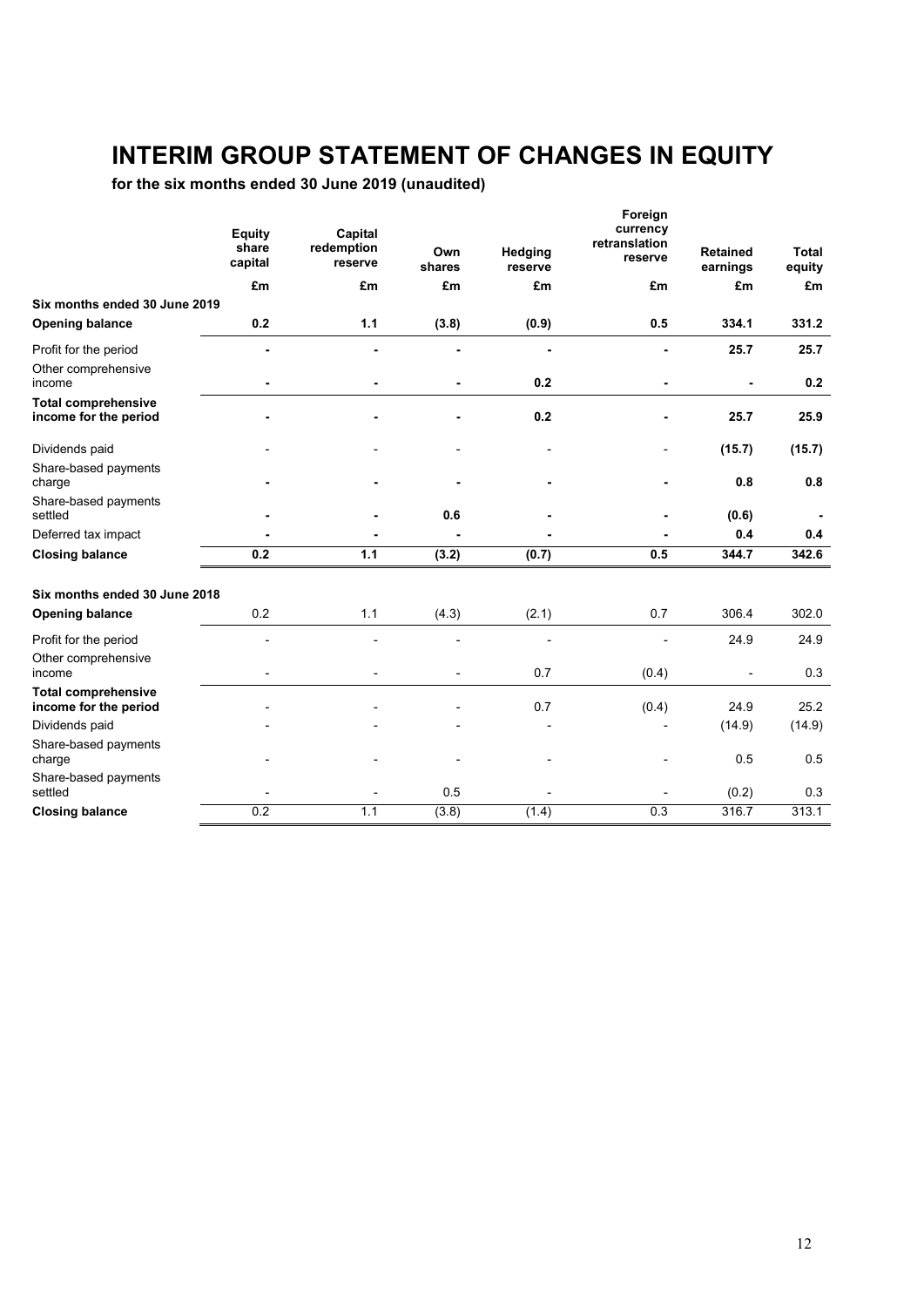# **INTERIM CASH FLOW STATEMENT**

### **for the six months ended 30 June 2019**

|                                                              | Six months ended<br>30 June 2019 | Six months ended<br>30 June 2018 | Year ended 31<br>December 2018 |
|--------------------------------------------------------------|----------------------------------|----------------------------------|--------------------------------|
|                                                              |                                  | (Restated)                       |                                |
|                                                              | £m                               | £m                               | £m                             |
| <b>Operating activities</b>                                  |                                  |                                  |                                |
| Profit before tax                                            | 31.4                             | 30.1                             | 58.2                           |
| Finance costs                                                | 3.8                              | 3.4                              | 7.6                            |
| <b>Operating profit</b>                                      | 35.2                             | 33.5                             | 65.8                           |
| Profit before tax from discontinued operations               |                                  | 0.3                              | 0.3                            |
| Non-cash items:                                              |                                  |                                  |                                |
| Profit on disposal of property, plant and equipment          | (0.2)                            | (0.2)                            | (0.3)                          |
| Non-underlying items:                                        |                                  |                                  |                                |
| - amortisation of intangible assets                          | 3.7                              | 2.8                              | 5.9                            |
| - provision for acquisition costs                            | 0.4                              |                                  | 2.2                            |
| - loss on disposal of assets classified as held-for-sale     |                                  |                                  | 0.1                            |
| Depreciation: property plant and equipment                   | 8.4                              | 7.9                              | 15.6                           |
| Depreciation: right-of-use assets                            | 1.7                              |                                  |                                |
| Share-based payments                                         | 0.8                              | 0.5                              | 1.0                            |
| Cash items:                                                  |                                  |                                  |                                |
| - settlement of restructuring costs                          |                                  | (1.3)                            | (2.3)                          |
| - settlement of aborted acquisition costs                    |                                  | (0.2)                            | (0.2)                          |
| - settlement of acquisition costs                            | (0.5)                            |                                  | (1.9)                          |
| Operating cash flows before movement in working capital      | 49.5                             | 43.3                             | 86.2                           |
| Movement in working capital:                                 |                                  |                                  |                                |
| Receivables                                                  | (20.2)                           | (25.5)                           | (2.9)                          |
| Payables                                                     | (3.8)                            | 4.4                              | 10.8                           |
| Inventories                                                  | (3.8)                            | 0.1                              | (4.1)                          |
| Cash generated from operations                               | 21.7                             | 22.3                             | 90.0                           |
| Income tax paid                                              | (6.0)                            | (4.8)                            | (11.2)                         |
| Net cash flows from operating activities                     | 15.7                             | 17.5                             | 78.8                           |
| <b>Investing activities</b>                                  |                                  |                                  |                                |
| Acquisition of businesses net of cash at acquisition         |                                  |                                  | (56.1)                         |
| Proceeds from disposal of property, plant and equipment      | 0.3                              | 0.2                              | 0.9                            |
| Purchase of property, plant and equipment                    | (9.0)                            | (10.9)                           | (24.1)                         |
| Disposal of subsidiary undertaking net of overdraft divested |                                  | 13.8                             | 13.6                           |
| Net cash flows from investing activities                     | (8.7)                            | 3.1                              | (65.7)                         |
|                                                              |                                  |                                  |                                |
| <b>Financing activities</b><br>Drawdown of bank loan         | 11.0                             |                                  | 226.1                          |
| Repayment of bank loan                                       |                                  |                                  | (199.1)                        |
| Interest paid                                                | (3.6)                            | (3.2)                            | (6.1)                          |
| Dividends paid                                               | (15.7)                           | (14.9)                           | (22.3)                         |
| Proceeds from exercise of share options                      |                                  | 0.3                              | 0.3                            |
| Debt issue costs                                             | (0.1)                            |                                  | (1.6)                          |
| Settlement of lease liabilities                              | (1.8)                            |                                  |                                |
| Net cash flows from financing activities                     | (10.2)                           | (17.8)                           | (2.7)                          |
| Net change in cash and cash equivalents                      | (3.2)                            | 2.8                              | 10.4                           |
| Cash and cash equivalents - opening balance                  | 46.2                             | 35.7                             | 35.7                           |
| Net foreign exchange difference                              |                                  |                                  | 0.1                            |
| Cash and cash equivalents - closing balance                  | 43.0                             | 38.5                             | 46.2                           |
|                                                              |                                  |                                  |                                |

*The net decrease in cash and cash equivalents in the period from discontinued operations included in the above was £nil (six months ended June 2018: £4.2m decrease).*

*Trade and other receivables and trade and other payables have been restated at 30 June 2018, with receivables balances of £10.6m reclassified from trade and other payables to better reflect the Group's contractual right to offset.*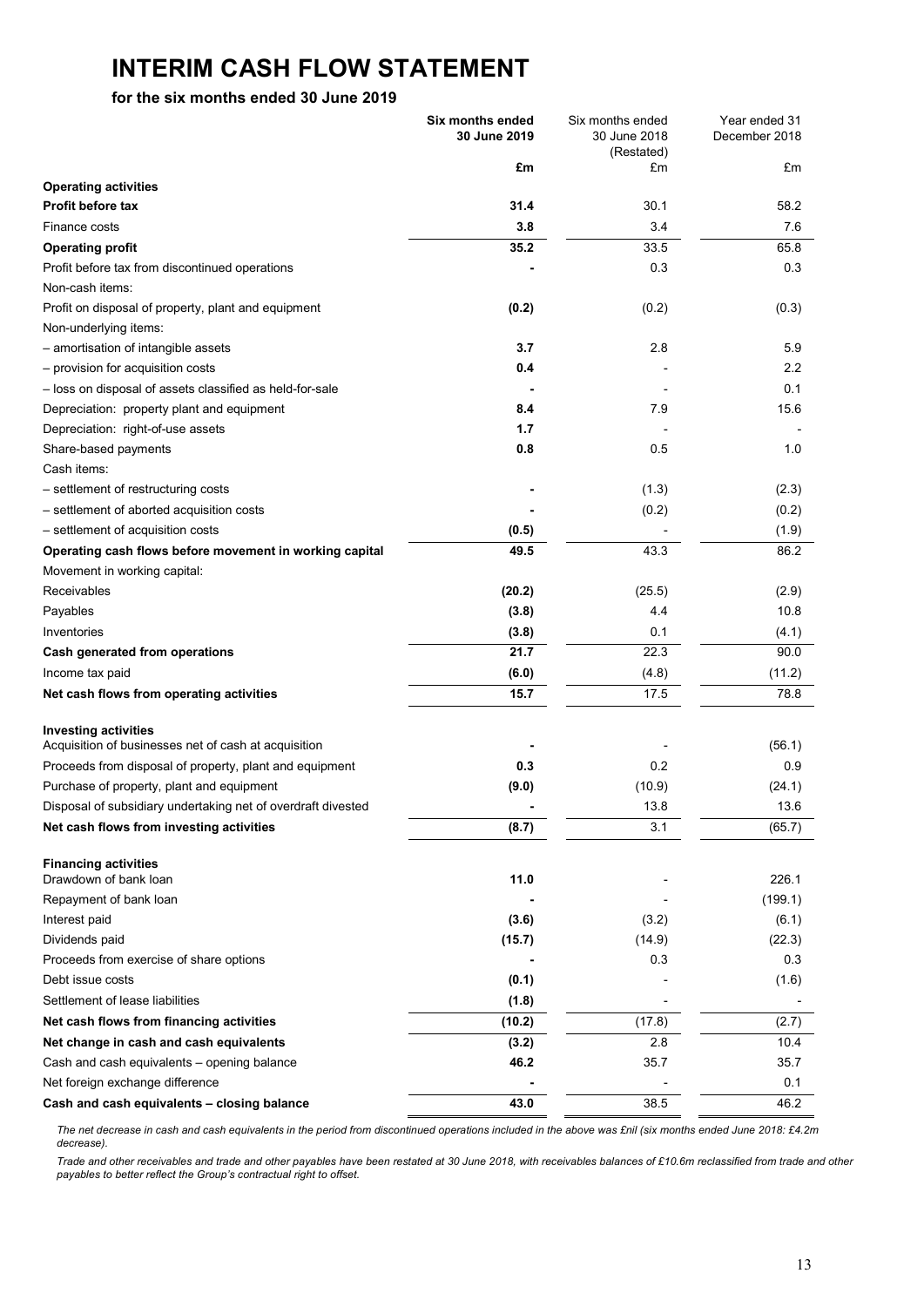### **for the six months ended 30 June 2019**

### **1. Basis of preparation**

Polypipe Group plc is incorporated in the UK. The condensed set of consolidated financial statements have been prepared in accordance with the Disclosure Guidance and Transparency Rules of the Financial Conduct Authority and IAS 34, Interim Financial Reporting, as adopted by the European Union.

As required by the Disclosure Guidance and Transparency Rules of the Financial Conduct Authority, the condensed set of consolidated financial statements have been prepared applying the accounting policies and presentation that were applied in the preparation of the Group's published consolidated financial statements for the year ended 31 December 2018, except for the adoption of new standards effective as of 1 January 2019. These statements do not include all the information required for full annual consolidated financial statements and should be read in conjunction with the full Annual Report and Accounts for the year ended 31 December 2018.

The comparative figures for the financial year ended 31 December 2018, where reported, are not the Group's statutory accounts for that financial year. Those accounts have been reported on by the Group's auditors and delivered to the Registrar of Companies. The report of the auditors was (i) unqualified, (ii) did not include a reference to any matters to which the auditors drew attention by way of emphasis without qualifying their report, and (iii) did not contain a statement under Section 498 (2) or (3) of the Companies Act 2006.

The accounting standards and interpretations that have become effective in the current reporting period are as listed below.

| International Accounting Standards (IAS/IFRSs) | <b>Effective date</b>    |                |
|------------------------------------------------|--------------------------|----------------|
| IFRS 16                                        | Leases                   | 1 January 2019 |
| IFRIC 23                                       | Uncertain Tax Treatments | 1 January 2019 |

The condensed set of consolidated financial statements are prepared on a going concern basis. This is considered appropriate given that the Company and its subsidiaries have adequate resources to continue in operational existence for the foreseeable future.

There have been no related party transactions in the period to 30 June 2019.

Three non-statutory measures have been used in preparing the condensed set of consolidated financial statements:

- Underlying profit and earnings measures exclude certain non-underlying items which are provided in Note 6, and where relevant, the tax effect of these items. The Directors consider that these measures provide a better and more consistent indication of the Group's underlying financial performance and more meaningful comparison with prior and future periods to assess trends in our financial performance.
- Pro forma EBITDA is defined as underlying operating profit before depreciation for the twelve months preceding the balance sheet date, excluding operating profit before depreciation from discontinued operations, adjusted where relevant to include a full year of EBITDA from acquisitions made during those twelve months
- Net debt is defined as loans and borrowings net of amortised issue costs, less cash excluding the effects of IFRS 16.

### **2. IFRS 16 Leases**

IFRS 16 supersedes IAS 17 Leases, IFRIC 4 Determining whether an Arrangement contains a Lease, SIC-15 Operating Leases-Incentives and SIC-27 Evaluating the Substance of Transactions Involving the Legal Form of a Lease. The standard sets out the principles for the recognition, measurement, presentation and disclosure of leases and requires lessees to account for most leases under a single on-balance sheet model.

Lessor accounting under IFRS 16 is substantially unchanged from IAS 17. Lessors will continue to classify leases as either operating or finance leases using similar principles as in IAS 17. Therefore, IFRS 16 did not have an impact for leases where the Group is the lessor.

The Group adopted IFRS 16 using the modified retrospective method with the date of initial application of 1 January 2019. Under this method, the standard is applied retrospectively with the cumulative effect of initially applying the standard recognised at the date of initial application. The Group elected to use the transition practical expedient allowing the standard to be applied only to contracts that were previously identified as leases applying IAS 17 and IFRIC 4 at the date of initial application. The Group also elected to use the recognition exemptions for lease contracts that, at the commencement date, have a lease term of 12 months or less and do not contain a purchase option ('short-term leases'), and lease contracts for which the underlying asset is of low value ('low-value assets').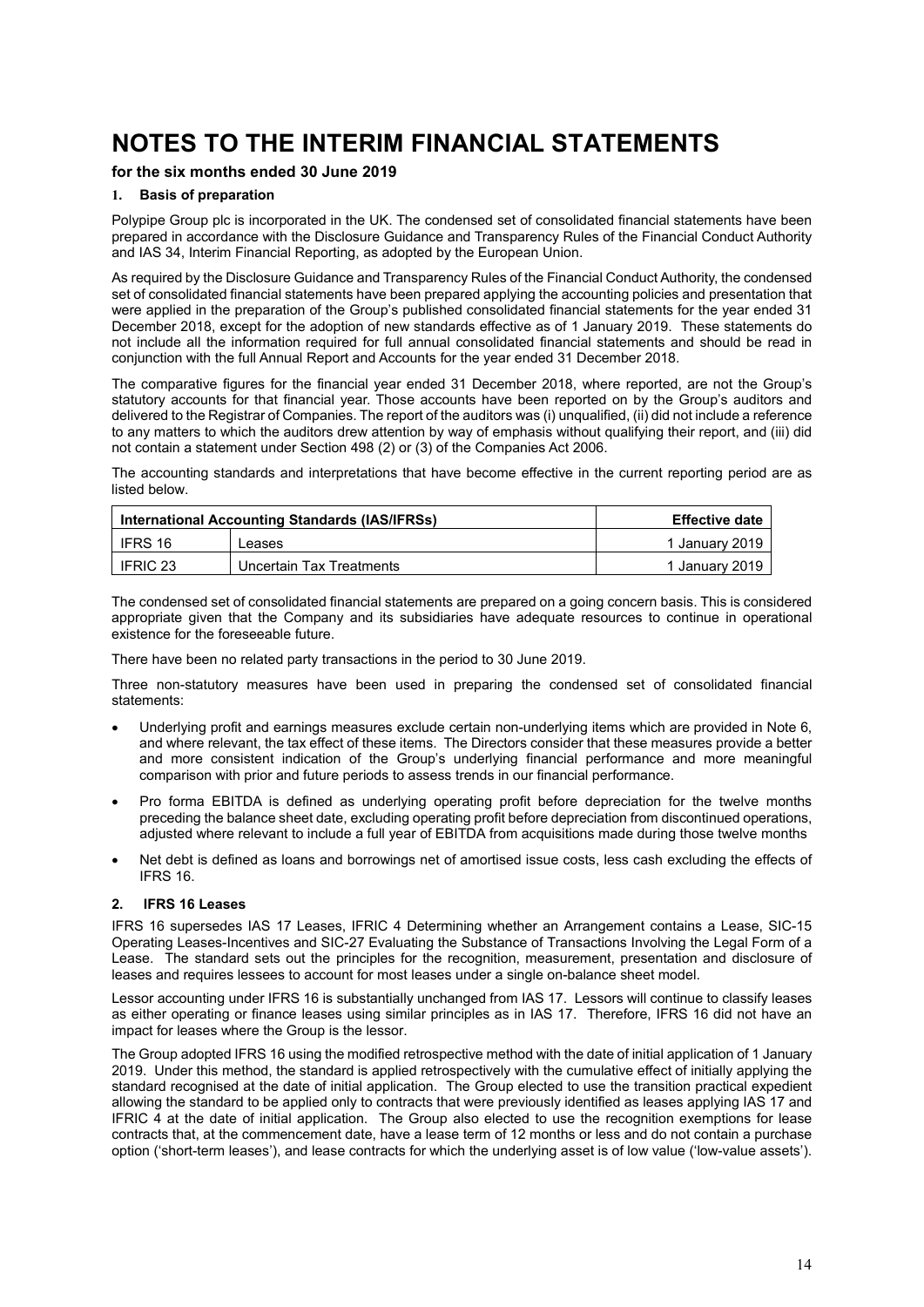**for the six months ended 30 June 2019**

The effect of adoption of IFRS 16 as at 1 January 2019 is as follows:

|                             | £m   |
|-----------------------------|------|
| Assets                      |      |
| Right-of-use assets         | 14.0 |
| <b>Total assets</b>         | 14.0 |
| <b>Liabilities</b>          |      |
| Lease liabilities           | 14.0 |
| <b>Total liabilities</b>    | 14.0 |
| Total adjustment on equity: |      |
| Retained earnings           |      |
| Non-controlling interests   |      |
|                             |      |

### **a) Nature of the effect of adoption of IFRS 16**

The Group has lease contracts for various items of plant, machinery, vehicles and other equipment. Before the adoption of IFRS 16, the Group classified its leases as operating leases. In an operating lease, the leased property was not capitalised and the lease payments were recognised as rent expense in profit or loss on a straight-line basis over the lease term. Any prepaid rent and accrued rent were recognised under prepayments and trade and other payables, respectively.

Upon adoption of IFRS 16, the Group applied a single recognition and measurement approach for all leases, except for short-term leases and leases of low-value assets. The standard provides specific transition requirements and practical expedients, which have been applied by the Group.

The Group recognised right-of-use assets and lease liabilities, except for short-term leases and leases of low-value assets. The right-of-use assets were recognised based on the amount equal to the lease liabilities. Lease liabilities were recognised based on the present value of the remaining lease payments, discounted using the incremental borrowing rate at the date of initial application.

The Group also applied the available practical expedients wherein it:

- Used a single discount rate on the basis that many of the Group's lease liabilities possess similar characteristics
- Relied on its assessment of whether leases are onerous immediately before the date of initial application
- Applied the short-term leases exemptions to leases with lease term that ends within 12 months at the date of initial application
- Excluded the initial direct costs from the measurement of the right-of-use asset at the date of initial application
- Used hindsight in determining the lease term where the contract contains options to extend or terminate the lease

Based on the foregoing, as at 1 January 2019:

- Right-of-use assets of £14.0m were recognised and presented separately in the statement of financial position. Additional lease liabilities of £14.0m (included in interest bearing loans and borrowings) were recognised.
- There was no deferred tax impact.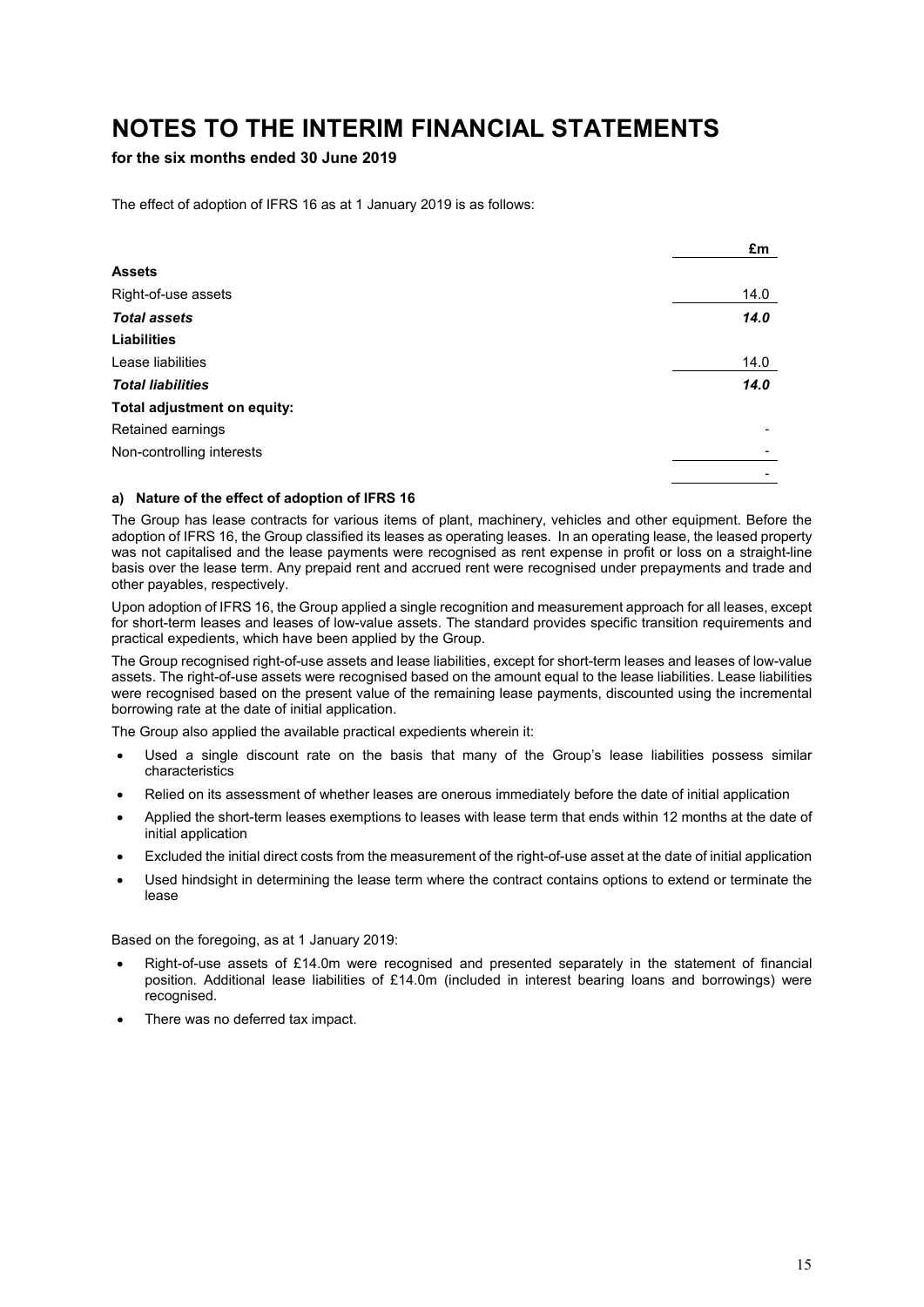### **for the six months ended 30 June 2019**

The lease liabilities at 1 January 2019 can be reconciled to the operating lease commitments as at 31 December 2018 as follows:

|                                                                  | £m    |
|------------------------------------------------------------------|-------|
| Operating lease commitments as at 31 December 2018               | 15.6  |
| Weighted average incremental borrowing rate as at 1 January 2019 | 2.38% |
| Discounted operating lease commitments at 1 January 2019         | 14.0  |
| Lease liabilities as at 1 January 2019                           | 14.0  |

### **b) Summary of new accounting policies**

Set out below are the new accounting policies of the Group upon adoption of IFRS 16, which have been applied from the date of initial application:

### *Right-of-use assets*

The Group recognises right-of-use assets at the commencement date of the lease (i.e. the date the underlying asset is available for use). Right-of-use assets are measured at cost, less any accumulated depreciation and impairment losses, and adjusted for any remeasurement of lease liabilities. The cost of right-of-use assets includes the amount of lease liabilities recognised, initial direct costs incurred, and lease payments made at or before the commencement date less any lease incentives received. Unless the Group is reasonably certain to obtain ownership of the leased asset at the end of the lease term, the recognised right-of-use assets are depreciated on a straight-line basis over the shorter of its estimated useful life and the lease term. Right-of-use assets are subject to impairment.

#### *Lease liabilities*

At the commencement date of the lease, the Group recognises lease liabilities measured at the present value of lease payments to be made over the lease term. The lease payments include fixed payments (including insubstance fixed payments) less any lease incentives receivable, variable lease payments that depend on an index or a rate, and amounts expected to be paid under residual value guarantees. The lease payments also include the exercise price of a purchase option reasonably certain to be exercised by the Group and payments of penalties for terminating a lease, if the lease term reflects the Group exercising the option to terminate. The variable lease payments that do not depend on an index or a rate are recognised as expense in the period on which the event or condition that triggers the payment occurs.

In calculating the present value of lease payments, the Group uses the incremental borrowing rate at the lease commencement date if the interest rate implicit in the lease is not readily determinable. After the commencement date, the amount of lease liabilities is increased to reflect the accretion of interest and reduced for the lease payments made. In addition, the carrying amount of lease liabilities is remeasured if there is a modification, a change in the lease term, a change in the in-substance fixed lease payments or a change in the assessment to purchase the underlying asset.

### *Short-term leases and leases of low-value assets*

The Group applies the short-term lease recognition exemption to its short-term leases of machinery and equipment (i.e., those leases that have a lease term of 12 months or less from the commencement date and do not contain a purchase option). It also applies the lease of low-value assets recognition exemption to leases of office equipment that are considered of low value (i.e. below £5,000). Lease payments on short-term leases and leases of low-value assets are recognised as expense on a straight-line basis over the lease term.

#### *Significant judgement in determining the lease term of contracts with renewal options*

The Group determines the lease term as the non-cancellable term of the lease, together with any periods covered by an option to extend the lease if it is reasonably certain to be exercised, or any periods covered by an option to terminate the lease, if it is reasonably certain not to be exercised.

The Group has the option, under some of its leases to lease the assets for additional terms. The Group applies judgement in evaluating whether it is reasonably certain to exercise the option to renew. That is, it considers all relevant factors that create an economic incentive for it to exercise the renewal. After the commencement date, the Group reassesses the lease term if there is a significant event or change in circumstances that is within its control and affects its ability to exercise (or not to exercise) the option to renew (e.g., a change in business strategy).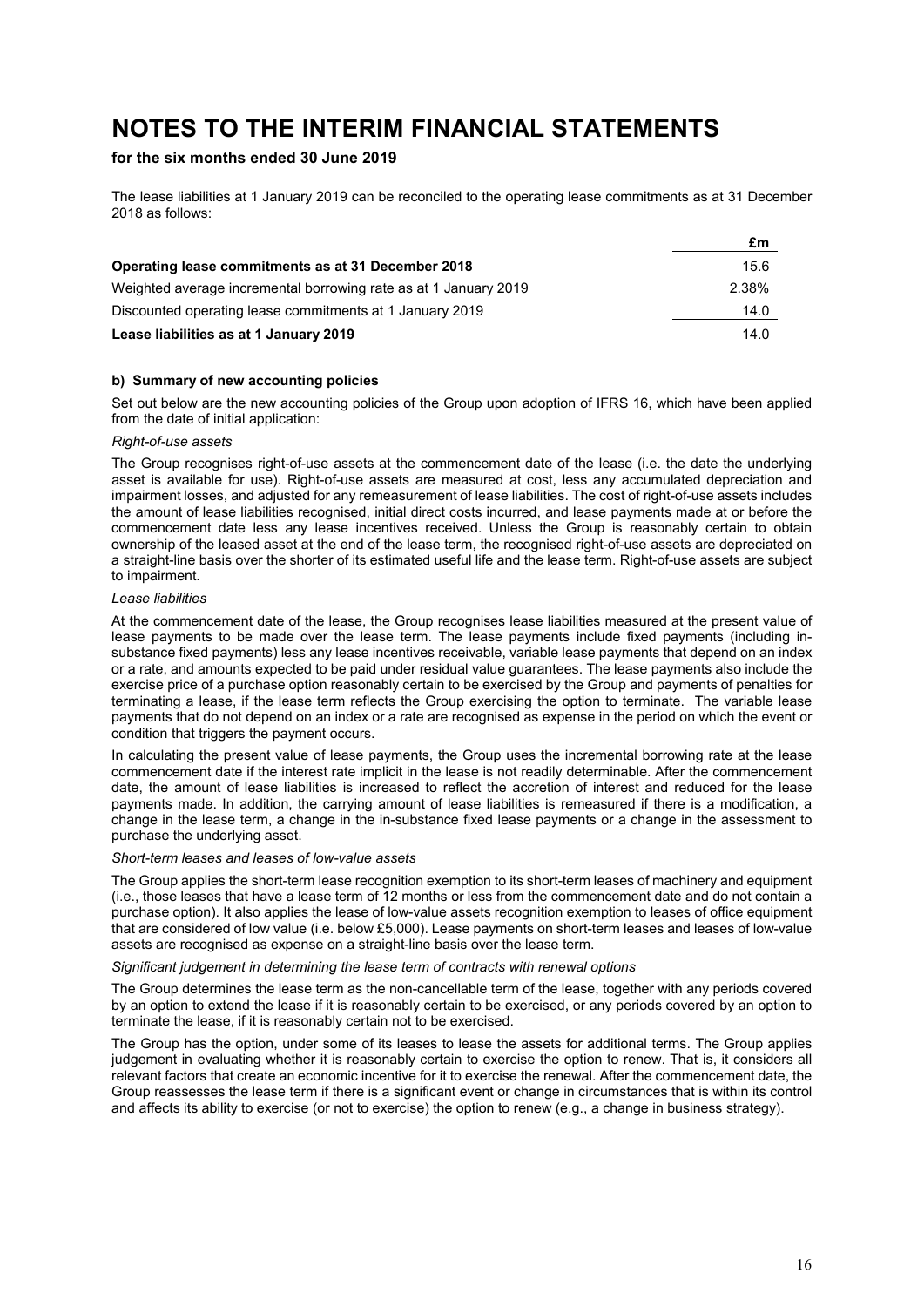**for the six months ended 30 June 2019**

### **c) Amounts recognised in the statement of financial position and profit or loss**

Set out below, are the carrying amounts of the Group's right-of-use assets and lease liabilities and the movements during the period:

|                      | <b>Right-of-use assets</b> |                        |                          | Lease        |                    |
|----------------------|----------------------------|------------------------|--------------------------|--------------|--------------------|
|                      | Land<br>and<br>buildings   | Plant and<br>machinery | <b>Motor</b><br>vehicles | <b>Total</b> | <b>liabilities</b> |
|                      | £m                         | £m                     | £m                       | £m           | £m                 |
| As at 1 January 2019 | 8.9                        | 4.7                    | 0.4                      | 14.0         | (14.0)             |
| Additions            | 0.0                        | 0.4                    | 0.0                      | 0.4          | (0.4)              |
| Depreciation         | (0.9)                      | (0.6)                  | (0.2)                    | (1.7)        | 0.0                |
| Interest expense     |                            |                        |                          |              | (0.1)              |
| Payments             |                            |                        |                          |              | 1.8                |
| As at 30 June 2019   | 8.0                        | 4.5                    | 0.2                      | 12.7         | (12.7)             |

### **3. Uncertain tax treatments**

IFRIC 23 addresses the accounting for income taxes when tax treatments involve uncertainty that affects the application of IAS 12 Income Taxes.

Upon adoption of the Interpretation, the Group considered whether it has any uncertain tax positions and concluded that any challenge by the tax authorities is unlikely to have a material impact on the Group.

#### **4. Financial risks, estimates, assumptions and judgements**

The preparation of the condensed set of consolidated financial statements requires management to make judgements, estimates and assumptions that affect the application of accounting policies and the reported amounts of assets and liabilities, income and expenses. Actual results may differ from estimates.

In preparing these condensed set of consolidated financial statements, the significant judgements made by management in applying the Group's accounting policies and the key sources of estimation uncertainty were the same as those that applied to the consolidated financial statements as at and for the year ended 31 December 2018.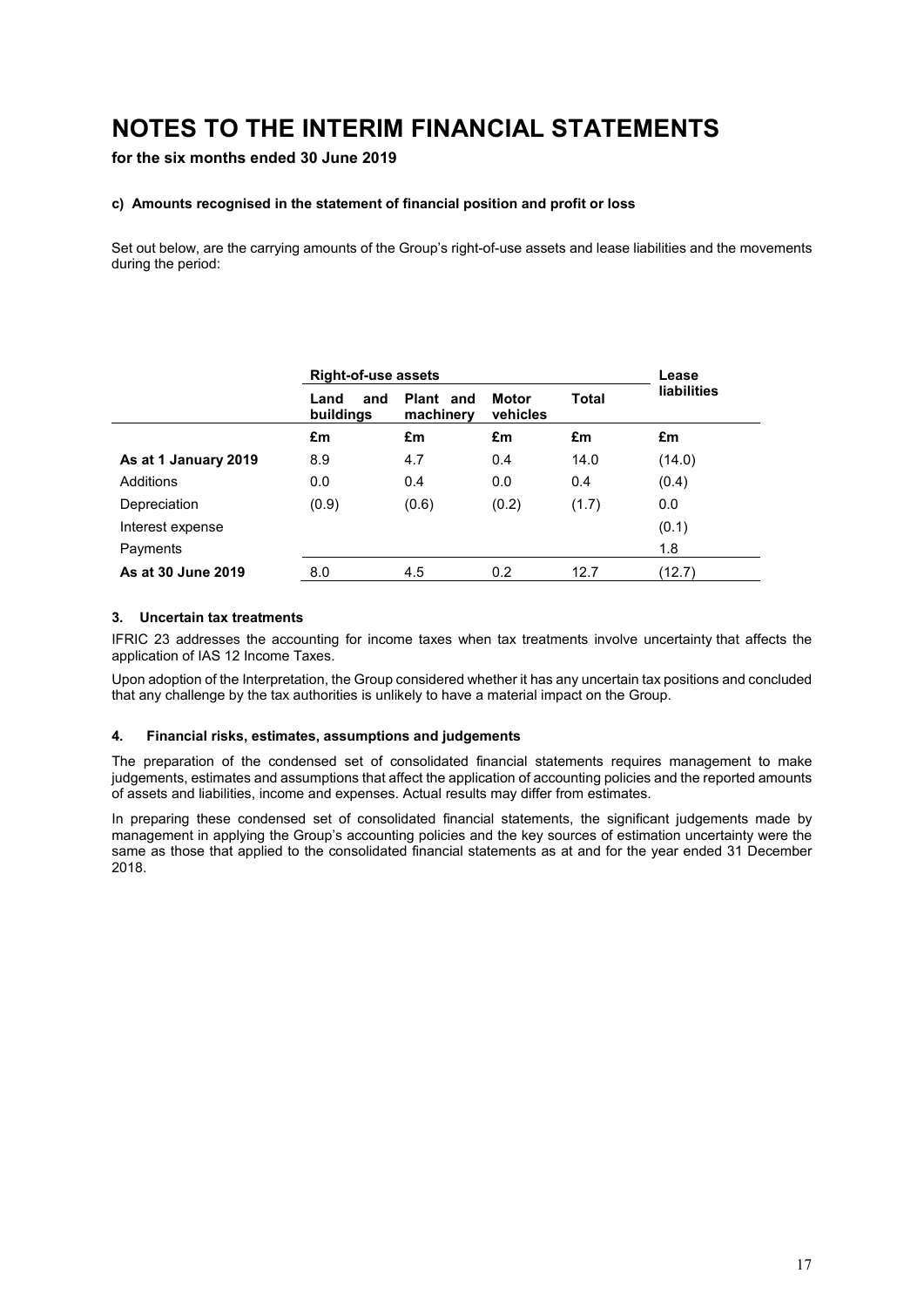**for the six months ended 30 June 2019**

### **5. Segment information**

The Group has two reporting segments - Residential Systems and Commercial and Infrastructure Systems. The reporting segments are organised based on the nature of the end markets served. There are no significant judgements in aggregating operating segments to arrive at the reporting segments. Inter segment sales are on an arm's length basis in a manner similar to transactions with third parties.

|                                         | Six months ended 30 June 2019 |                                   | Six months ended 30 June 2018 |                            |              |            |
|-----------------------------------------|-------------------------------|-----------------------------------|-------------------------------|----------------------------|--------------|------------|
|                                         | <b>Commercial &amp;</b>       |                                   |                               |                            | Commercial & |            |
|                                         |                               | <b>Residential Infrastructure</b> |                               | Residential Infrastructure |              |            |
|                                         | <b>Systems</b>                | <b>Systems</b>                    | Total                         | Systems                    | Systems      | Total      |
|                                         | £m                            | £m                                | £m                            | £m                         | £m           | £m         |
| <b>Continuing operations</b>            |                               |                                   |                               |                            |              |            |
| Segmental revenue                       | 131.6                         | 99.3                              | 230.9                         | 121.3                      |              | 95.0 216.3 |
| Inter segment revenue                   | (2.6)                         | (5.0)                             | (7.6)                         | (2.3)                      | (3.8)        | (6.1)      |
| Revenue                                 | 129.0                         | 94.3                              | 223.3                         | 119.0                      |              | 91.2 210.2 |
| Underlying operating profit*            | 26.6                          | 12.7                              | 39.3                          | 23.8                       | 12.5         | 36.3       |
| Non-underlying items – segmental        | (1.9)                         | (2.2)                             | (4.1)                         | (1.1)                      | (1.7)        | (2.8)      |
| <b>Segmental operating profit</b>       | 24.7                          | 10.5                              | 35.2                          | 22.7                       | 10.8         | 33.5       |
| Non-underlying items - finance<br>costs |                               |                                   | (0.1)                         |                            |              |            |
| Finance costs                           |                               |                                   | (3.7)                         |                            |              | (3.4)      |
| <b>Profit before tax</b>                |                               |                                   | 31.4                          |                            |              | 30.1       |

\* Underlying operating profit is stated before non-underlying items.

### *Geographical analysis*

Revenue by destination:

| <b>Six months</b><br>Six months    |       |
|------------------------------------|-------|
| ended 30 June<br>ended 30 June     |       |
| 2019                               | 2018  |
| £m<br><b>Continuing operations</b> | £m    |
| UK<br>199.7                        | 187.3 |
| Rest of Europe<br>10.9             | 8.4   |
| Rest of World<br>12.7              | 14.5  |
| 223.3<br><b>Total - Group</b>      | 210.2 |

### **6. Non-underlying items**

Non-underlying items comprised:

|                                                                                                  | Six months ended<br>30 June 2019 |                       | Six months ended 30<br>June 2018 |             |                          |                  |
|--------------------------------------------------------------------------------------------------|----------------------------------|-----------------------|----------------------------------|-------------|--------------------------|------------------|
|                                                                                                  | Gross<br>£m                      | Tax<br>£m             | <b>Net</b><br>£m                 | Gross<br>£m | Tax<br>£m                | <b>Net</b><br>£m |
| Amortisation of intangible assets<br><b>Administration expenses: contingent</b><br>consideration | (3.7)<br>(0.4)                   | 0.6<br>$\blacksquare$ | (3.1)<br>(0.4)                   | (2.8)       | 0.5                      | (2.3)            |
| <b>Finance costs:</b> Unwind of discount on<br>contingent consideration                          | (0.1)                            | ۰                     | (0.1)                            |             |                          |                  |
| <b>Discontinued operations: profit from</b><br>discontinued operations                           |                                  |                       | ٠                                | 0.3         | $\overline{\phantom{a}}$ | 0.3              |
| Total non-underlying items                                                                       | (4.2)                            | 0.6                   | (3.6)                            | (2.5)       | 0.5                      | (2.0)            |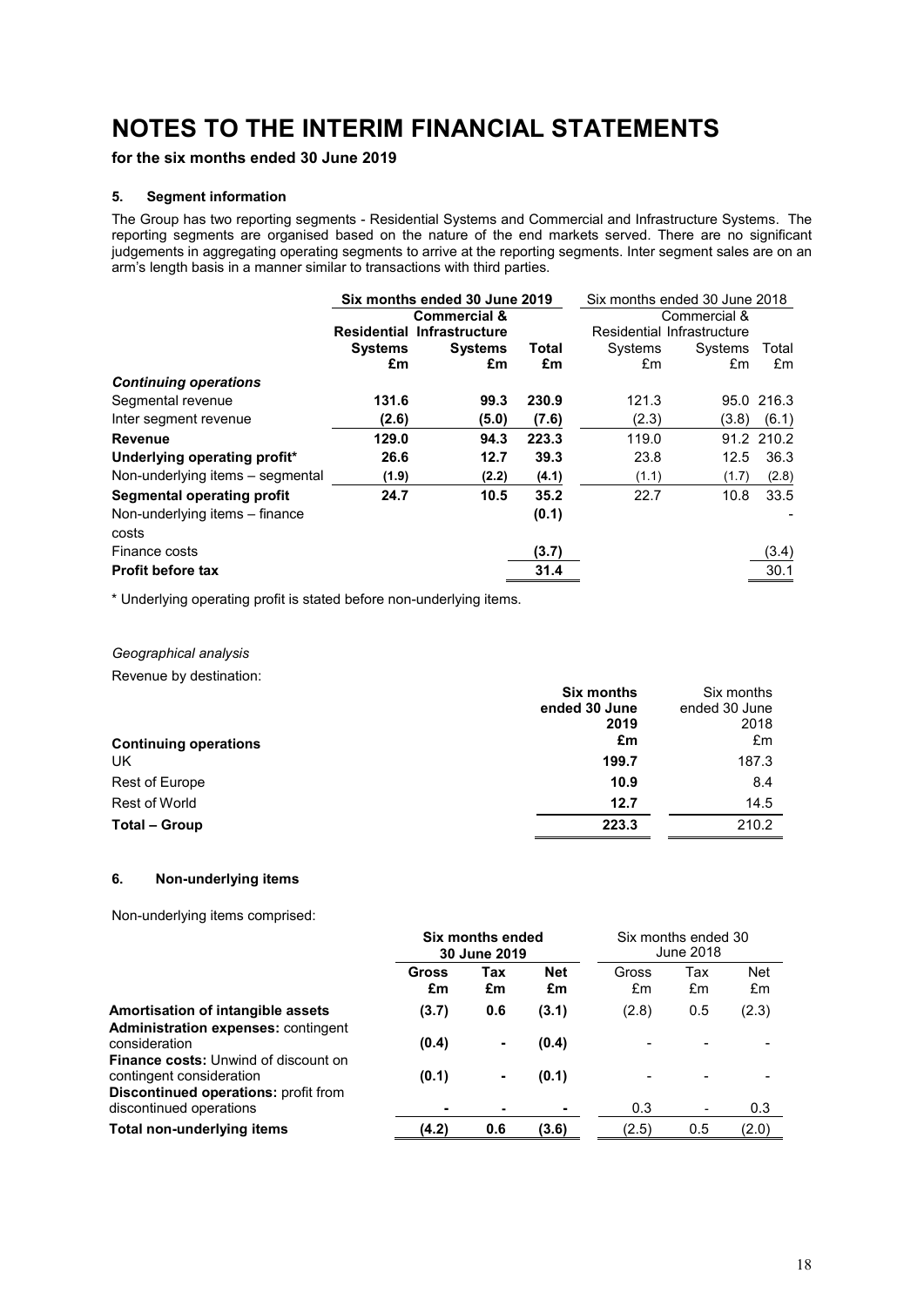**for the six months ended 30 June 2019**

### **7. Finance costs**

|                                         | <b>Six months</b><br>ended 30 June<br>2019<br>£m | Six months<br>ended 30 June<br>2018<br>£m |
|-----------------------------------------|--------------------------------------------------|-------------------------------------------|
| Interest on bank loan                   | 3.3                                              | 2.8                                       |
| Debt issue cost amortisation            | 0.1                                              | 0.2                                       |
| Unwind of discount on lease liabilities | 0.1                                              |                                           |
| Other finance costs                     | 0.3                                              | 0.4                                       |
| <b>Finance costs</b>                    | 3.8                                              | 3.4                                       |

### **8. Income tax**

Tax has been provided on the profit before tax excluding discontinued operations, at the estimated effective rate for the full year of 18.2% (full year 2018: 16.2%). Tax on underlying profit before tax was 17.7% (full year 2018: 15.6%).

### **9. Earnings per share**

Basic earnings per share amounts are calculated by dividing profit for the period attributable to the owners of the parent company by the weighted average number of ordinary shares outstanding during the period. The diluted earnings per share amounts are calculated by dividing profit for the period attributable to the owners of the parent company by the weighted average number of ordinary shares outstanding during the period plus the weighted average number of potential ordinary shares that would be issued on the conversion of all the dilutive share options into ordinary shares.

The calculation of basic and diluted earnings per share is based on the following:

|                                                                                             | <b>Six months</b><br>ended 30 June<br>2019 | Six months<br>ended 30 June<br>2018 |
|---------------------------------------------------------------------------------------------|--------------------------------------------|-------------------------------------|
| Weighted average number of ordinary shares for the purpose of<br>basic earnings per share   | 199,068,625                                | 198.952.752                         |
| Effect of dilutive potential ordinary shares                                                | 2,704,760                                  | 2,060,872                           |
| Weighted average number of ordinary shares for the purpose of<br>diluted earnings per share | 201,773,385                                | 201,013,624                         |

Underlying earnings per share is based on the result for the period after tax excluding the impact of non-underlying items of £3.6m (2018: £2.3m). The Directors consider that this measure provides a better and more consistent indication of the Group's underlying financial performance and more meaningful comparison with prior and future periods to assess trends in our financial performance. The underlying earnings per share is calculated as follows:

|                                                                                           | <b>Six months</b><br>ended 30<br><b>June 2019</b> | Six months<br>ended 30<br>June 2018 |
|-------------------------------------------------------------------------------------------|---------------------------------------------------|-------------------------------------|
| Underlying profit for the period attributable to the owners of the parent<br>company (£m) | 29.3                                              | 26.9                                |
| Underlying basic earnings per share (pence)                                               | 14.7                                              | 13.5                                |
| Underlying diluted earnings per share (pence)                                             | 14.5                                              | 13.4                                |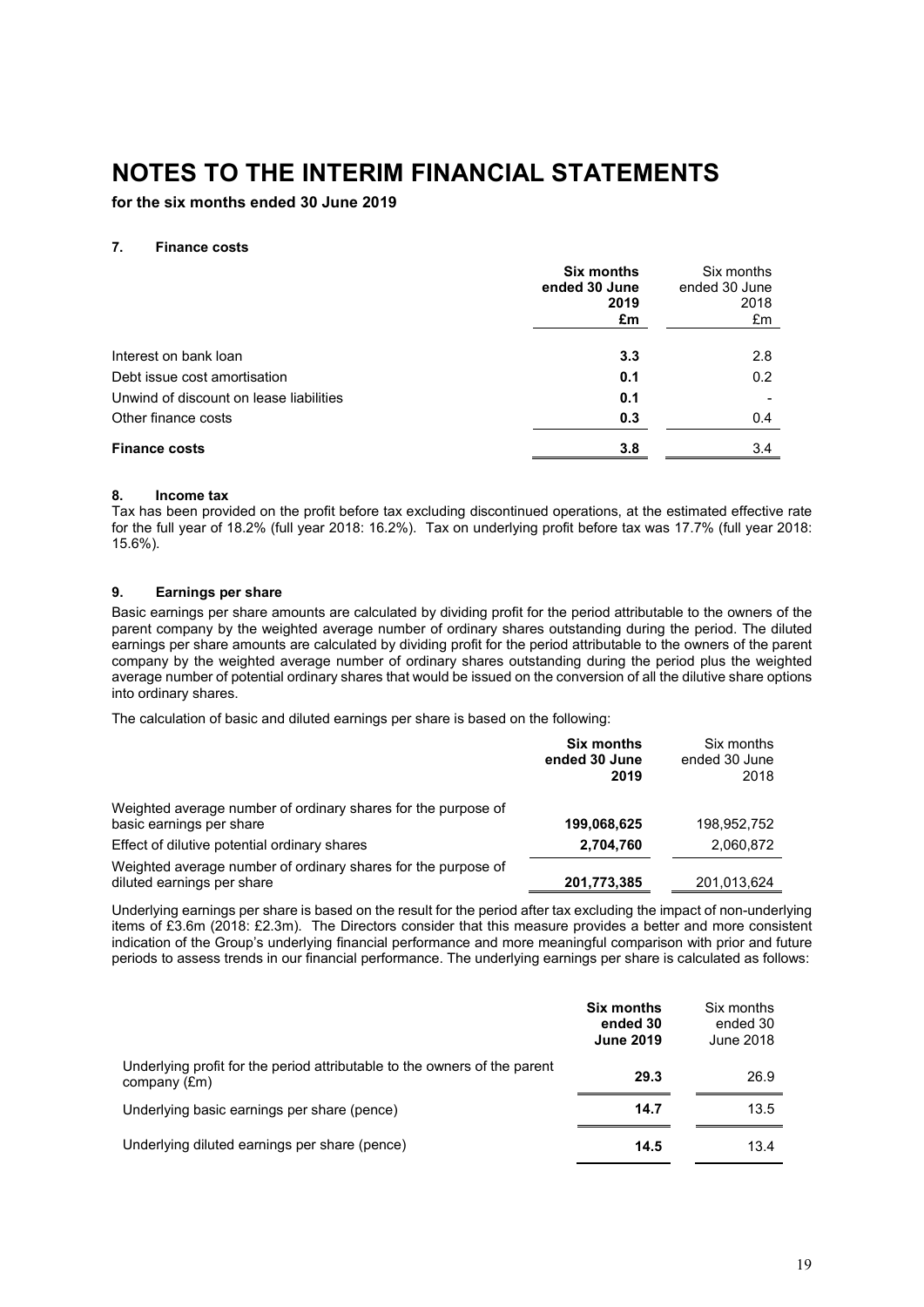## **for the six months ended 30 June 2019**

### **10. Dividends**

The Directors have proposed an interim dividend for the current year of £8.0m which equates to 4.0 pence per share.

### **11. Analysis of net debt**

|                                   | 30 June<br>2019<br>£m | 30 June<br>2018<br>£m | 31 December<br>2018<br>£m |
|-----------------------------------|-----------------------|-----------------------|---------------------------|
| Cash and cash equivalents         | 43.0                  | 38.5                  | 46.2                      |
| Non-current loans and borrowings: |                       |                       |                           |
| - Bank loan                       | (223.0)               | (185.0)               | (212.0)                   |
| - Unamortised debt issue costs    | 1.5                   | 0.7                   | 1.6                       |
|                                   | (221.5)               | (184.3)               | (210.4)                   |
| Net debt                          | (178.5)               | (145.8)               | (164.2)                   |
|                                   |                       |                       |                           |

### **12. Other financial assets and liabilities**

#### *Fair values of financial assets and financial liabilities*

The book value of trade and other receivables, trade and other payables, cash balances, bank loan and other liabilities equates to fair value.

|                                                               | <b>Carrying value</b> | <b>Fair value</b> |
|---------------------------------------------------------------|-----------------------|-------------------|
|                                                               | £m                    | £m                |
| Forward foreign currency derivatives                          |                       |                   |
| Interest rate swaps                                           | (0.8)                 | (0.8)             |
| Interest bearing loans and borrowings due after more than one |                       |                   |
| year                                                          | (221.5)               | (221.5)           |
| Contingent consideration                                      | (2.1)                 | (2.1)             |
| Total at 30 June 2019                                         | (224.4)               | (224.4)           |
|                                                               |                       |                   |
|                                                               | Carrying value        | Fair value        |
|                                                               | £m                    | £m                |
| Forward foreign currency derivatives                          | (0.1)                 | (0.1)             |
| Interest rate swaps                                           | (1.6)                 | (1.6)             |
| Interest bearing loans and borrowings due after more than one |                       |                   |
| year                                                          | (184.3)               | (184.3)           |
| Total at 30 June 2018                                         | (186.0)               | (186.0)           |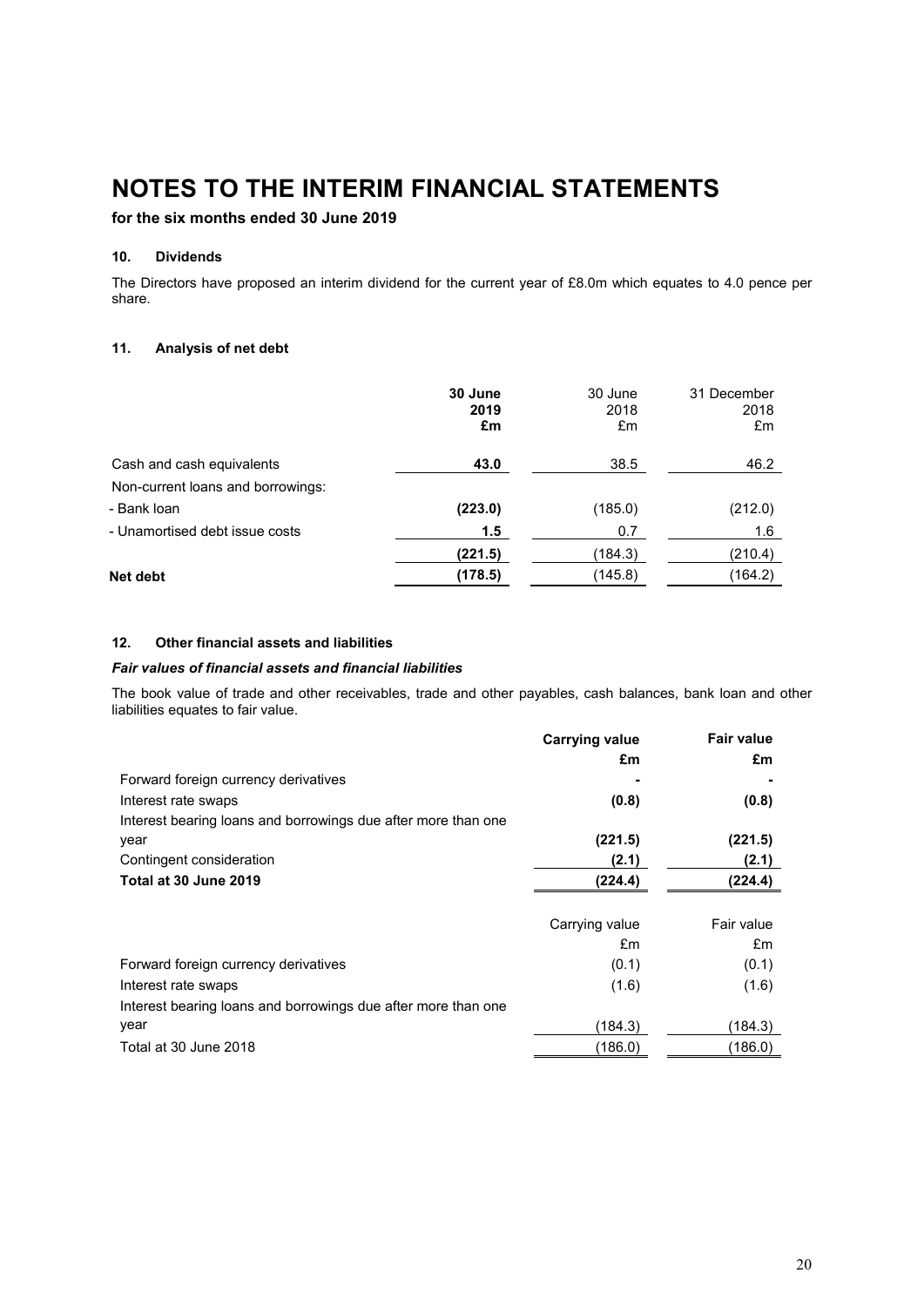|                                                               | Carrying value | Fair value |
|---------------------------------------------------------------|----------------|------------|
|                                                               | £m             | £m         |
| Forward foreign currency derivatives                          | (0.1)          | (0.1)      |
| Interest rate swaps                                           | (1.0)          | (1.0)      |
| Interest bearing loans and borrowings due after more than one |                |            |
| year                                                          | (210.4)        | (210.4)    |
| Contingent consideration                                      | (1.7)          | (1.7)      |
| Total at 31 December 2018                                     | (213.2)        | (213.2)    |

The interest rate on the Group's £300.0m revolving credit facility is variable, being payable at LIBOR plus a margin. To reduce the Group's exposure to future increases in interest rates the Group has entered into an interest rate swap for the following notional amounts, with interest payable at a fixed rate return dependent on the swap at 1.735% (2018: 2.21% and 1.735%) (excluding margin):

| Year ended 31 December | <b>Notional amount -</b><br>rate of 1.735% |
|------------------------|--------------------------------------------|
|                        | £m                                         |
| 2019                   | 82.0                                       |
| To August 2020         | 72.2                                       |

The fair value of the interest rate swaps was determined by reference to market values.

Forward foreign currency derivatives fair value was determined using quoted exchange rates.

Contingent consideration was determined using the Directors' assessment of the likelihood that financial targets will be achieved. The fair value of the consideration has been derived by discounting the estimated cash consideration at 10.0% (being the Group's estimated risk adjusted cost of capital). The estimated cash consideration is derived from the budgets and forecasts for Permavoid.

#### *Fair value hierarchy*

The Group uses the following hierarchy for determining and disclosing the fair value of financial instruments by valuation technique:

Level 1: quoted (unadjusted) prices in active markets for identical assets or liabilities;

Level 2: other techniques for which all inputs which have a significant effect on the recorded fair value are observable, either directly or indirectly; and

Level 3: techniques which use inputs which have a significant effect on the recorded fair value that are not based on observable market data.

The fair values disclosed above, with the exception of contingent consideration which is categorised as Level 3, all relate to items categorised as Level 2.

There have been no transfers in any direction between Levels 1, 2 or 3 in the period.